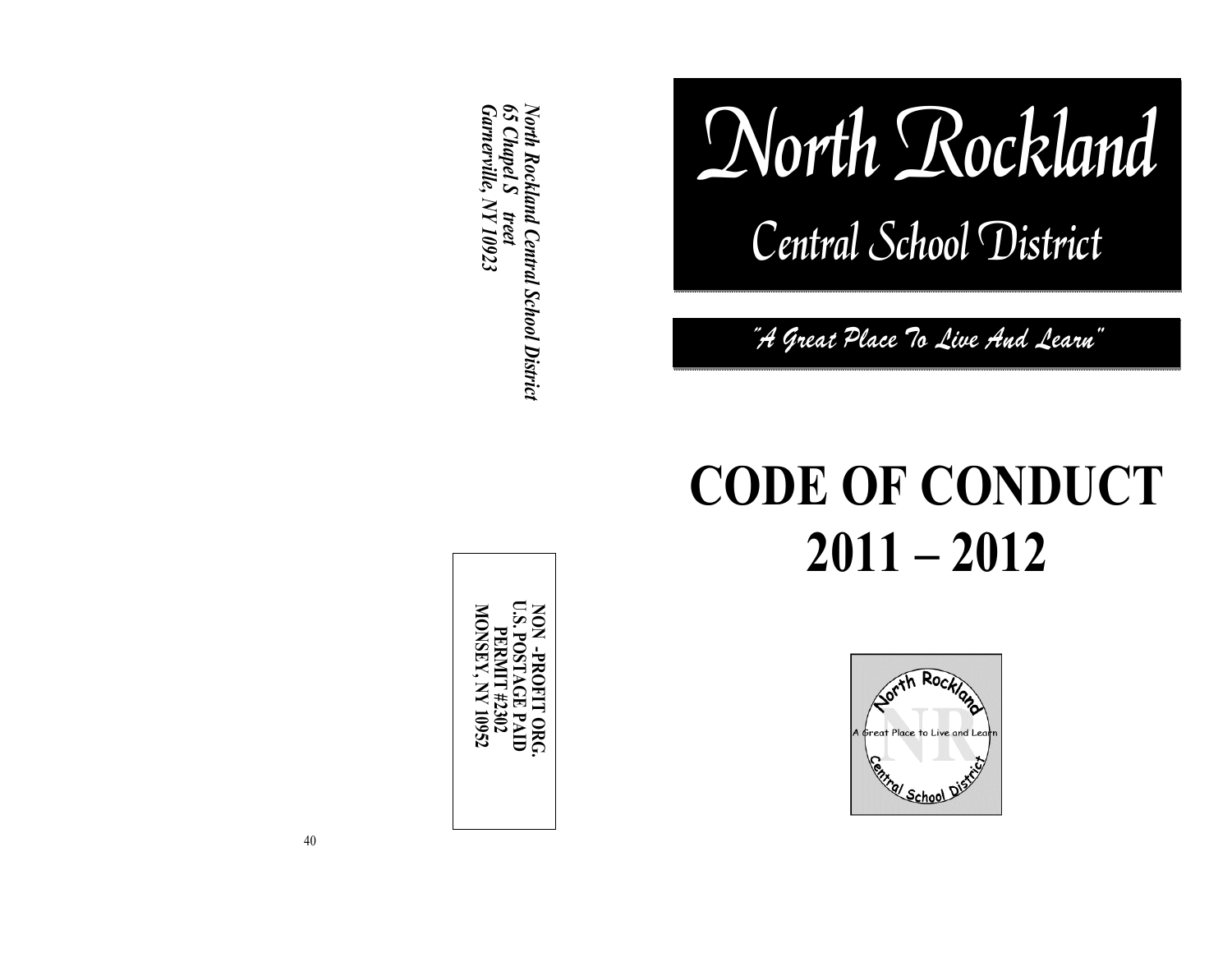#### August, 2011

#### Dear Parents/Guardians,

Providing a safe environment where children can experience academic, social and physical growth to their outmost potential is a priority for the North Rockland Central School District. This past year, we convened a committee to effectuate a complete review and revision of our Code of Conduct. As per Commissioner's Regulations, this new document now approved by our Board of Education is being mailed to each of our families as notice of the District's rules. This Code of Conduct will also be posted on the District's website. On behalf of the Board of Education and myself, I would like to thank and commend the committee of students, parents, teachers, support personnel, administrators and board members who worked so diligently to accomplish this task

In order to ensure a safe and productive year for your child/children and their classmates, please take some time to thoroughly review the Code of Conduct with your child/children. Our common goal is to optimize their time in school with learning opportunities. I trust that we can count on your help as we work collaboratively to promote safe learning environments that foster mutual respect in all of our schools.

Respectfully,

fleura Eckert

Ileana Eckert Superintendent of Schools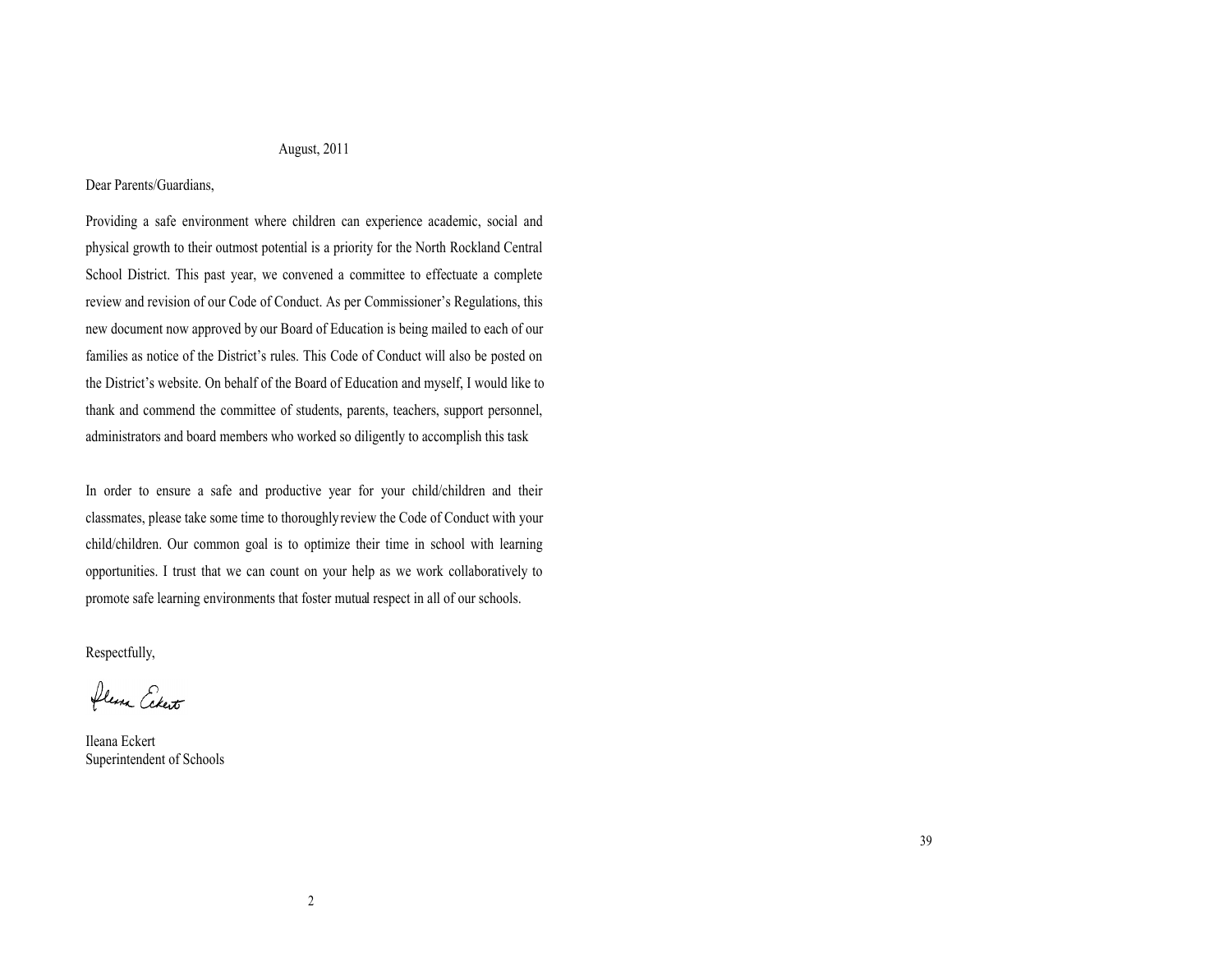#### **HAVERSTRAW-STONY POINT CENTRAL SCHOOL DISTRICT PROJECT SAVE COMMITTEE CODE OF CONDUCT**

#### **I. MEMBERSHIP**

Diane Bane - Elementary Administrator (SPES)/President NRAA Robin Brennan – Secondary Teacher (NRHS)/President NRTA Peter Eckert - Social Worker (FSS) Richard Fernandez – Middle School Parent (FMS) Carolyn Fisch - Elementary Teacher (WHES) Donna Garrison – Parent Representative Elementary Frances Gomez – Parent Representative Grades 8 -9 (FSS) Sally Harrison – Central Office Administrator Jeanne Hughes – President, CSEA Joseph Lloyd – WGMS Administrator Jorge Montero – FSS Administrator Donna Priest – Parent Representative (NRHS)/President PTA Council Tim Roberson – Special Services Mary Romano – Board of Education Henry Sirakovsky – SRO MaryAnn VanRyn – Middle School Teacher (WGMS) Anthony Zollo – NRHS Administrator

#### **II. ACTIVITIES**

Revise Code of Conduct (Lessons for Life) Discuss Staff Training

#### **III. TIMELINE**

Meetings: February 9, 2011 – Admin. Bldg. - 3:30 PM March 7, 2011 – Admin. Bldg. - 3:30 PM March 30, 2011 – Admin. Bldg. - 3:30 PM May 3, 2011 – Public Hearing – NRHS – 7:30 PM June 7, 2011 – Board of Education Approval – NRHS – 7:30 PM

# **CODE OF CONDUCT**

## **Table of Contents**

| I.   |                                                      |  |  |  |
|------|------------------------------------------------------|--|--|--|
| П.   |                                                      |  |  |  |
| Ш.   |                                                      |  |  |  |
| IV.  |                                                      |  |  |  |
| V.   |                                                      |  |  |  |
| VI.  |                                                      |  |  |  |
| VII. |                                                      |  |  |  |
|      |                                                      |  |  |  |
| IX.  | DISCIPLINARY PENALTIES, PROCEDURES AND REFERRALS  15 |  |  |  |
| X.   |                                                      |  |  |  |
| XI.  |                                                      |  |  |  |
| XII. |                                                      |  |  |  |
|      |                                                      |  |  |  |
|      |                                                      |  |  |  |
|      |                                                      |  |  |  |
|      |                                                      |  |  |  |
|      |                                                      |  |  |  |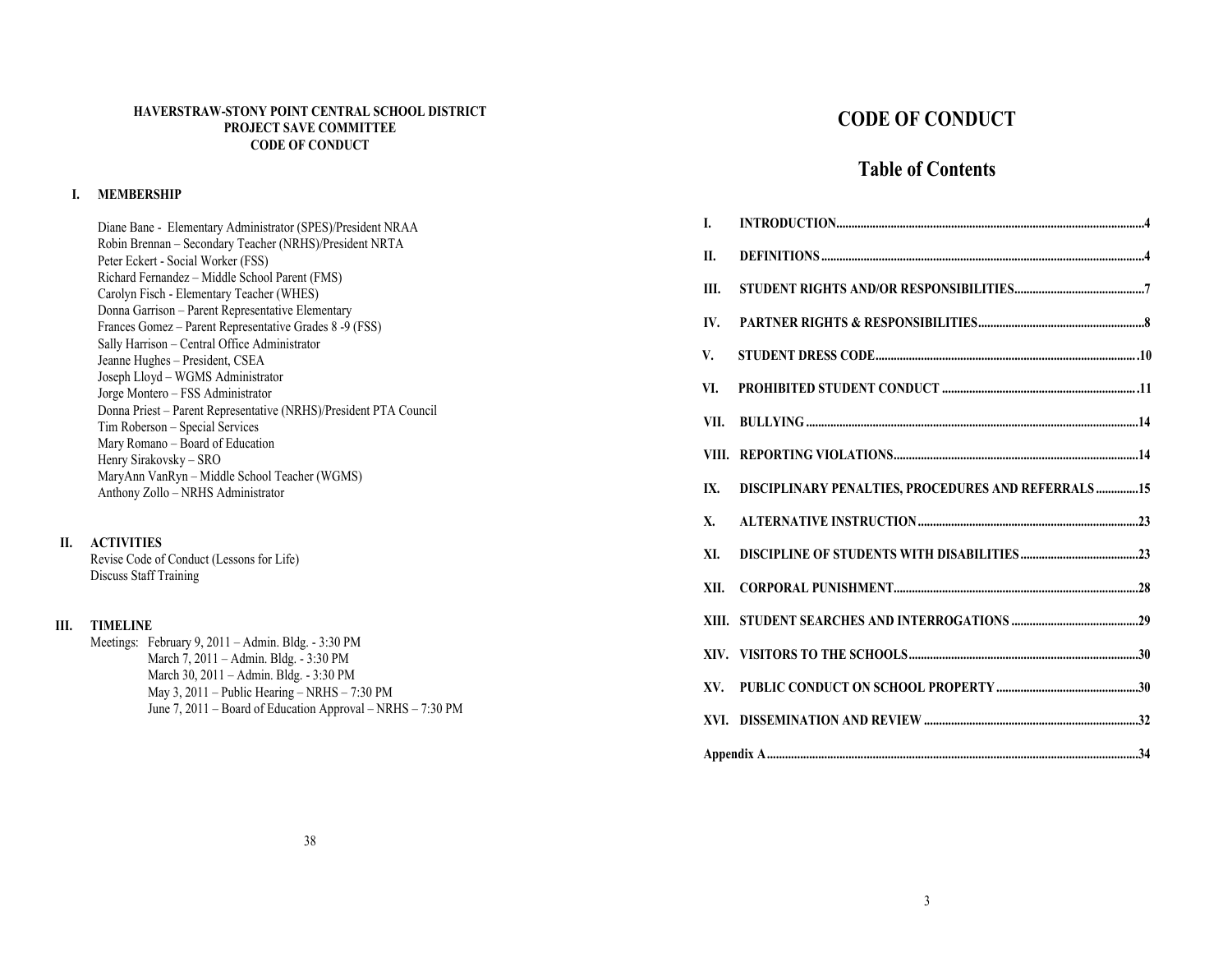## **CODE OF CONDUCT**

#### **I. INTRODUCTION**

The Board of Education of the North Rockland Central School District (the "Board of Education") strives to provide students with opportunities to acquire an education which will enable each student to become all he or she is capable of being. A safe, orderly and productive environment which promotes responsible student behavior is essential to achieve this goal and maintain effective educational programs. For these reasons, the Board of Education adopts this Code of Conduct (the "Code") for all educational programs including, but not limited to, Pre-Kindergarten, General Education, Occupational Education, Special Education, Alternative Education and Adult Education. This policy was developed in consultation with students, parents, teachers, other school personnel and administrators. The maintenance of discipline under this Code is the responsibility of the entire District staff under the leadership of the program by building administrators and their respective directors.

#### **Unless otherwise indicated, this Code applies to all students, school personnel, parents, and other visitors when on school property or attending a school function.**

#### **II. DEFINITIONS**

For purposes of this Code, the following definitions apply:

**Arson**: Intentionally starting or attempting to start any fire or combustion.

**Assault**: Intentionally causing physical injury to another person.

**Bomb/explosive**: Device containing combustible material and a fuse, including fireworks M-80 or larger.

**Bullying**: A variety of acts carried out repeatedly over time which involve a real or perceived imbalance of power and cause, or may be reasonably forecast to cause, a material and substantial disruption to the school environment and/or to a student's ability to access education. Such acts may be physical, verbal, or psychological and may occur through a variety of forms, including via electronic media.

**Discriminatory conduct**: Treatment of, or making a distinction in favor of or against, a person or thing based on the group, class, or category to which that person belongs, including race, gender, religion, national origin, sexual orientation, color, creed, predisposing genetic characteristic or disability.

**Disorderly conduct:** Includes, but is not limited to, intentionally causing public inconvenience, annoyance or alarm, or recklessly creating a risk thereof.

| Theft                                                                                                                    | Out of School Suspension (1-5 Days) /<br>Superintendent's Hearing                                                                                             |                                                                                                    |
|--------------------------------------------------------------------------------------------------------------------------|---------------------------------------------------------------------------------------------------------------------------------------------------------------|----------------------------------------------------------------------------------------------------|
| Threatening Language and<br><b>Behavior</b>                                                                              | In-School Suspension / Out of School<br>Suspension (1-5 Days) / Superintendent's<br>Hearing                                                                   |                                                                                                    |
| Trespassing                                                                                                              | In-School Suspension / Out of School<br>Suspension (1-5 Days) / Superintendent's<br>Hearing                                                                   |                                                                                                    |
| <b>Violation of Suspension</b>                                                                                           | Additional day of OSS                                                                                                                                         |                                                                                                    |
| <b>Willful Damage of School</b><br>Property                                                                              | Out of School Suspension (1-5 Days) /<br>Superintendent's Hearing (Students and their<br>parents shall be financially responsible for all<br>damages)         |                                                                                                    |
|                                                                                                                          | <b>TIER FOUR</b>                                                                                                                                              |                                                                                                    |
| <b>INFRACTION</b>                                                                                                        | <b>RANGE OF PENALTIES</b>                                                                                                                                     | <b>RESOURCES</b>                                                                                   |
| Alcohol / Controlled or<br>Dangerous Substance /<br>Marijuana / Unauthorized<br>prescription<br>Distribution and/or sale | 5 Days OSS / Mandatory parent conference and<br>substance abuse contract will be established for<br>each offense/Superintendent's Hearing / Police<br>Contact | Parent Outreach;<br>Contact local law<br>enforcement agency;<br>Referral to Counseling<br>Services |
| Arson                                                                                                                    | 5 Days OSS / Superintendent's Hearing / Police<br>Contact                                                                                                     |                                                                                                    |
| <b>Assault with Physical Injury</b><br>(a) without a weapon (b) with Contact<br>a weapon                                 | 5 Days OSS / Superintendent's Hearing / Police                                                                                                                |                                                                                                    |
| Possession and/or<br>detonation of                                                                                       | Explosive / Chemical Devices Out of School suspension (1-5 Days) /<br>Superintendent's Hearing / Police Contact                                               |                                                                                                    |
| False Fire Alarm / Misuse of<br>911 / Bomb Scare                                                                         | 5 Days OSS / Superintendent's Hearing / Police<br>Contact                                                                                                     |                                                                                                    |
| <b>Tampering with Computer</b><br>Equipment / Data                                                                       | 5 Days OSS / Superintendent's Hearing / Police<br>Contact                                                                                                     |                                                                                                    |
| <b>Weapons Possession</b>                                                                                                | 5 Days OSS / Superintendent's Hearing / Police<br>Contact                                                                                                     |                                                                                                    |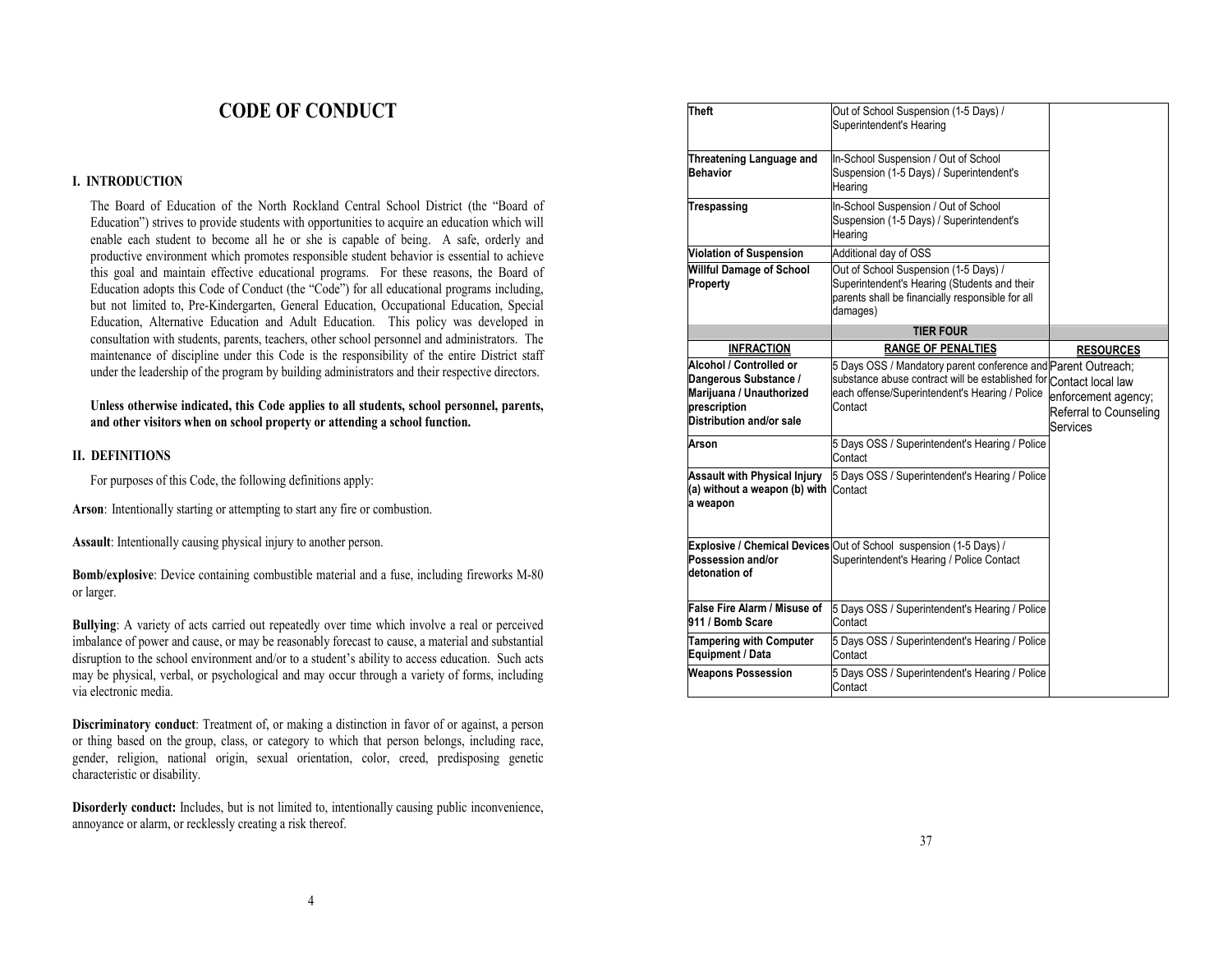|                                                                                                                                       | <b>TIER THREE</b>                                                                                                                                                                        |                                                                                                                                           |  |
|---------------------------------------------------------------------------------------------------------------------------------------|------------------------------------------------------------------------------------------------------------------------------------------------------------------------------------------|-------------------------------------------------------------------------------------------------------------------------------------------|--|
| <b>INFRACTION</b>                                                                                                                     | <b>RANGE OF PENALTIES</b>                                                                                                                                                                | <b>RESOURCES</b>                                                                                                                          |  |
| Alcohol / Controlled<br>Substance / Marijuana /<br>Dangerous Substance /<br><b>Unauthorized prescription</b><br>Possession and/or use | Mandatory parent conference and substance<br>abuse contract will be established for each<br>offense / Out of School Suspension (1-5 Days) /<br>Superintendent's Hearing / Police contact | Parent Outreach:<br>Intervention by<br>Counseling Staff;<br>Short-term behavioral<br>progress reports; Peer                               |  |
| <b>Physical Dispute</b>                                                                                                               | In-School suspension / Out of School<br>Suspension (1-5 Days) / Superintendent's<br>Hearing<br>(K-4 Administrative Discretion)                                                           | Mediation; Referral to<br>substance abuse<br>counseling services;<br>Referral to counseling<br>services for biased<br>bullying/harassment |  |
| <b>Discriminatory Practice</b><br>and/or Sexual Harassment                                                                            | Out of School Suspension (1-5 Days) /<br>Superintendent's Hearing                                                                                                                        |                                                                                                                                           |  |
| Endangering the health,<br>safety, morals, or welfare of<br>others                                                                    | In-School suspension / Out of School<br>Suspension (1-5 Days) / Superintendent's<br>Hearing                                                                                              |                                                                                                                                           |  |
| <b>Engaging in Lewd Behavior</b>                                                                                                      | Out of School Suspension (1-5 Days)                                                                                                                                                      |                                                                                                                                           |  |
| Harassment / Intimidation /<br>Menacing / Hazing / Bullying                                                                           | Out of School Suspension (1-5 Days) /<br>Superintendent's Hearing                                                                                                                        |                                                                                                                                           |  |
| <b>Inciting Violence</b>                                                                                                              | Out of School Suspension (1-5 Days)<br>Superintendent's Hearing                                                                                                                          |                                                                                                                                           |  |
| <b>Insubordination Continued</b><br>willful refusal to follow given<br>directions                                                     | In-School Suspension / Out of School<br>Suspension                                                                                                                                       |                                                                                                                                           |  |
| Invasion of Privacy / Non-<br><b>Consensual Photographing</b><br>or Taping                                                            | Out of School Suspension (1-5 Days)                                                                                                                                                      |                                                                                                                                           |  |
| <b>Noxious Substances</b><br>Possession or release of<br>dangerous or noxious<br>substances                                           | Out of School Suspension (1-5 Days) /<br>Superintendent's Hearing                                                                                                                        |                                                                                                                                           |  |
| Possession of a Facsimile<br>Weapon                                                                                                   | In-School Suspension / Out of School<br>Suspension (1-5 Days) / Superintendent's<br>Hearing<br>(K-4 Administrative Discretion)                                                           |                                                                                                                                           |  |
| <b>Reckless Driving</b>                                                                                                               | Out of School Suspension (3-5 Days) /<br>Superintendent's Hearing                                                                                                                        |                                                                                                                                           |  |
| Sexual assault                                                                                                                        | Out of School Suspension (1-5 Days) /<br>Superintendent's Hearing / Police Contact                                                                                                       |                                                                                                                                           |  |
| Sexual conduct/contact                                                                                                                | Out of School Suspension (1-5 Days) /<br>Superintendent's Hearing                                                                                                                        |                                                                                                                                           |  |

**Disruptive Student**: An elementary or secondary student under the age of 21 who is substantially disruptive of the educational process or substantially interferes with the teacher's authority over the classroom.

**Facsimile of a weapon:** a reasonable representation of a weapon that causes, or would reasonably cause, an observer to believe it was an actual weapon.

**False fire alarm:** Report a fire to school or fire officials or setting off a fire alarm without a reasonable belief that a fire exists.

**Gambling**: Students engaged in playing any unauthorized game of chance or skill for money or anything of value.

Harassment: Actions that are sufficiently severe and/or a persistent, pervasive pattern of actions or statements directed at an identifiable individual or group which are intended to be or which a reasonable person would perceive as ridiculing or demeaning;

**Hazing**: any intentional or reckless act directed against another for the purpose of initiation into or affiliation with or maintaining membership in any school-sponsored activity, organization, club or team;

**Intimidation/menacing:** Threatening, stalking or seeking to coerce or compel a person to do something; intentionally placing or attempting to place another person in fear of imminent physical injury; or engaging in verbal or physical conduct that threatens another with harm that substantially disrupts the educational process.

**Loitering/trespassing**: Entering school property or school facility without proper authority. This includes a student coming onto school property during suspension without prior administrative approval.

**Parent**: parent, guardian or person in parental relation to a student.

**Physical Dispute:** Intentional physical contact without consent.

**Possession of Stolen Property**: Taking property known or believed to be stolen with the intent of depriving the owner of the item(s).

**Principal**: a building principal and/or his or her designee (i.e., an Assistant Principal) except to the extent that state or federal law requires action only by the principal.

**Removal**: The act of a teacher in discontinuing the presence of the student in his/her classroom.

School Function: any school-sponsored or sanctioned extra-curricular event or activity, regardless of where such even or activity takes place, including any event or activity that may take place in another state.

**School Property**: In or within any building, structure, athletic playing field, playground, parking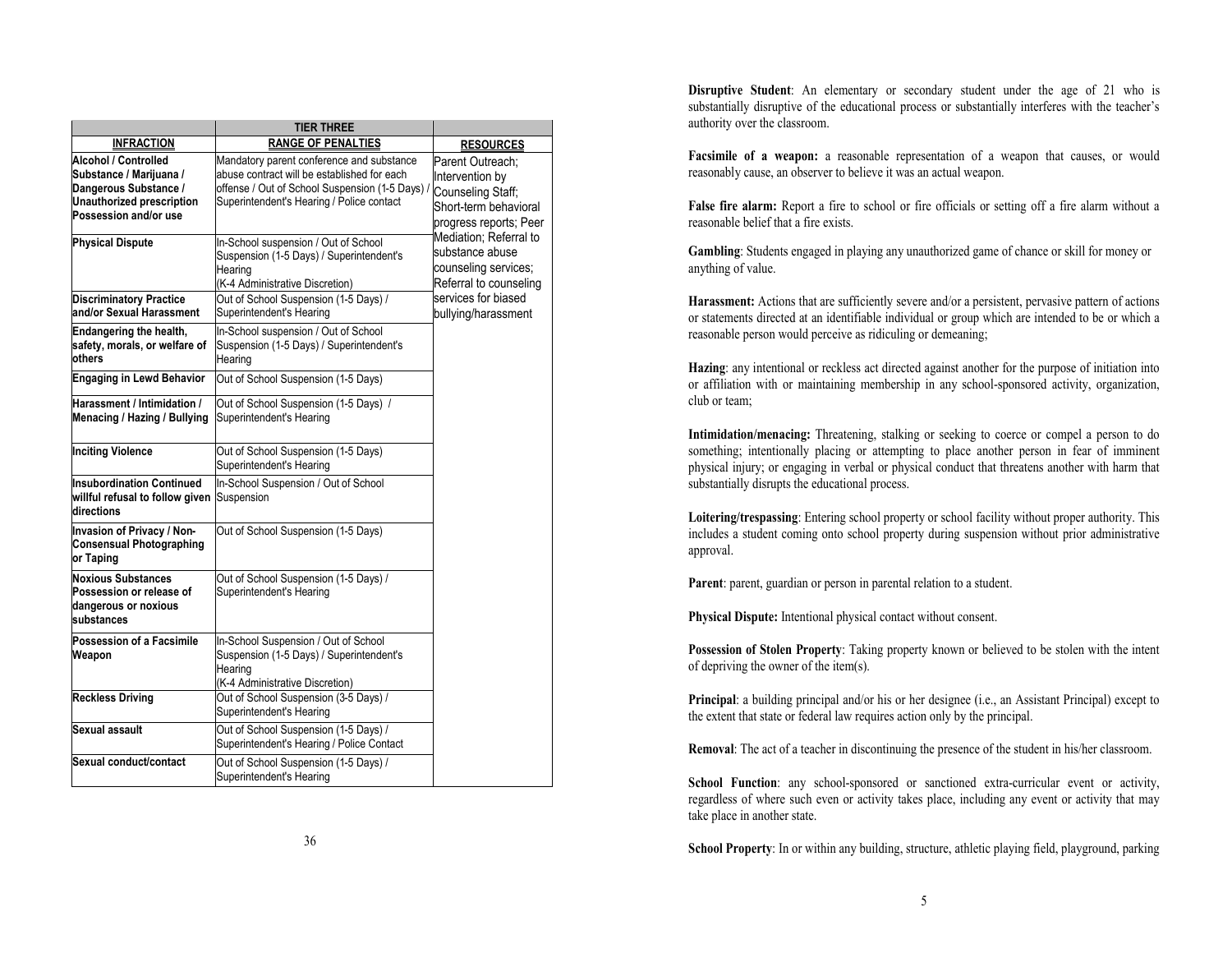lot, or land contained within the real property boundary line of a public elementary or secondary school, or in or on a school bus, as defined in the Vehicle & Traffic Law § 142.

**Sexual assault/offenses**: Intentional sexual contact of a harmful or offensive nature.

**Sexual Harassment**: Unwelcome conduct (may be physical, verbal, or nonverbal) of a sexual nature which makes the educational environment hostile for the victim, and/or conduct whereby the aggressor seeks sexual favors in exchange for an educational benefit to be provided to or withheld from the victim. Such conduct via electronic means is also prohibited.

**Suspension**: The act of a Building Principal (or acting building principal), Superintendent of Schools, District Superintendent or Board of Education in discontinuing the presence of a student from his/her regular classes.

**Theft:** Unlawful taking and carrying away of property belonging to another person from school with the intent to deprive the lawful owner of its use.

**Threatening:** Words or actions which are designed to communicate or represent an intent to harm another individual.

**Unauthorized Medication**: Any medication which is in violation of the District's Student Health Services policy, including prescription and over-the-counter medications.

**Vandalism/graffiti**: The willful or malicious destruction or defacement of public or private property.

**Violent offense**: An act that inflicts serious physical injury upon another, a sex offense that involved forcible compulsion or any other offense that involves the threatened use of a deadly weapon. Under the No Child Left Behind Act of 2001, a student who has been the victim of a "violent criminal offense" has the option to transfer to another school in the district (if available) at the same grade level.

**Violent Student**: A student under the age of 21 who:

a. Commits an act of violence upon a school employee, or attempts to do so;

b. Commits, while on school property or at a school function, an act of violence upon another student or any other person lawfully on the school property or at a school function, or attempts to do so;

c. Possesses, while on school property or at a school function, a weapon;

d. Displays while on school property or at a school function what appears to be a weapon:

e. Threatens while on school property or at a school function to use a weapon;

f. Knowingly and intentionally damages or destroys the personal property of any school employee or any person lawfully on school property or at a school function;  $35$ 

|                                                                                                                          | <b>TIER TWO</b>                                                                                                                                        |                                                                                          |
|--------------------------------------------------------------------------------------------------------------------------|--------------------------------------------------------------------------------------------------------------------------------------------------------|------------------------------------------------------------------------------------------|
| <b>INFRACTION</b>                                                                                                        | <b>RANGE OF PENALTIES</b>                                                                                                                              | <b>RESOURCES</b>                                                                         |
| <b>Disorderly conduct</b>                                                                                                | Detention / In-School suspension / Out of<br>School Suspension / Superintendent's Hearing                                                              | Parent Outreach:<br>Intervention by                                                      |
| <b>Disruptive Behavior</b>                                                                                               | Detention / In-School Suspension                                                                                                                       | Counseling Staff;                                                                        |
| <b>Distributing or Posting Any</b><br>Written Material, Pamphlets,<br>or Poster Without Prior<br><b>Written Approval</b> | Detention / In-School Suspension                                                                                                                       | Short-term behavioral<br>progress reports;<br>Referral to appropriate<br>substance abuse |
| <b>False Identification</b>                                                                                              | In-School Suspension / Out of School<br>Suspension                                                                                                     | counseling services                                                                      |
| Forgery, Cheating or<br>Plagiarism                                                                                       | Detention / In-School suspension / Out of<br><b>School Suspension</b>                                                                                  |                                                                                          |
| Gambling                                                                                                                 | In-School Suspension / Out of School<br>Suspension                                                                                                     |                                                                                          |
| Permission                                                                                                               | Leaving School Without Prior Detention / In-School suspension<br>(K-4 Administrative Discretion)                                                       |                                                                                          |
| Obscene / Profane / Vulgar<br><b>Printing on Clothing</b>                                                                | Contact Parent / Removal of Offensive Clothing<br>Failure to comply will be treated as<br>insubordination as set forth in the NRCSD Code<br>of Contact |                                                                                          |
| Obscene / Profane / Vulgar<br>Language                                                                                   | Detention / In-School suspension / Out of<br><b>School Suspension</b>                                                                                  |                                                                                          |
| Presence in an Unauthorized<br>Area                                                                                      | Detention / In-School suspension / Out of<br><b>School Suspension</b>                                                                                  |                                                                                          |
| Selling, Using, Displaying,<br><b>Creating or Possessing</b><br>Obscene, Profane or Vulgar<br><b>Material</b>            | In-School Suspension / Out of School<br>Suspension                                                                                                     |                                                                                          |
| Tobacco use of any type                                                                                                  | Mandatory Parent Contact / In-School<br>Suspension / Out of School Suspension                                                                          |                                                                                          |
| <b>Verbal Abuse</b>                                                                                                      | In-School Suspension / Out of School<br>Suspension                                                                                                     |                                                                                          |
| <b>Violations of Computer</b><br>Policy                                                                                  | Detention / In-School Suspension / Out of<br><b>School Suspension</b>                                                                                  |                                                                                          |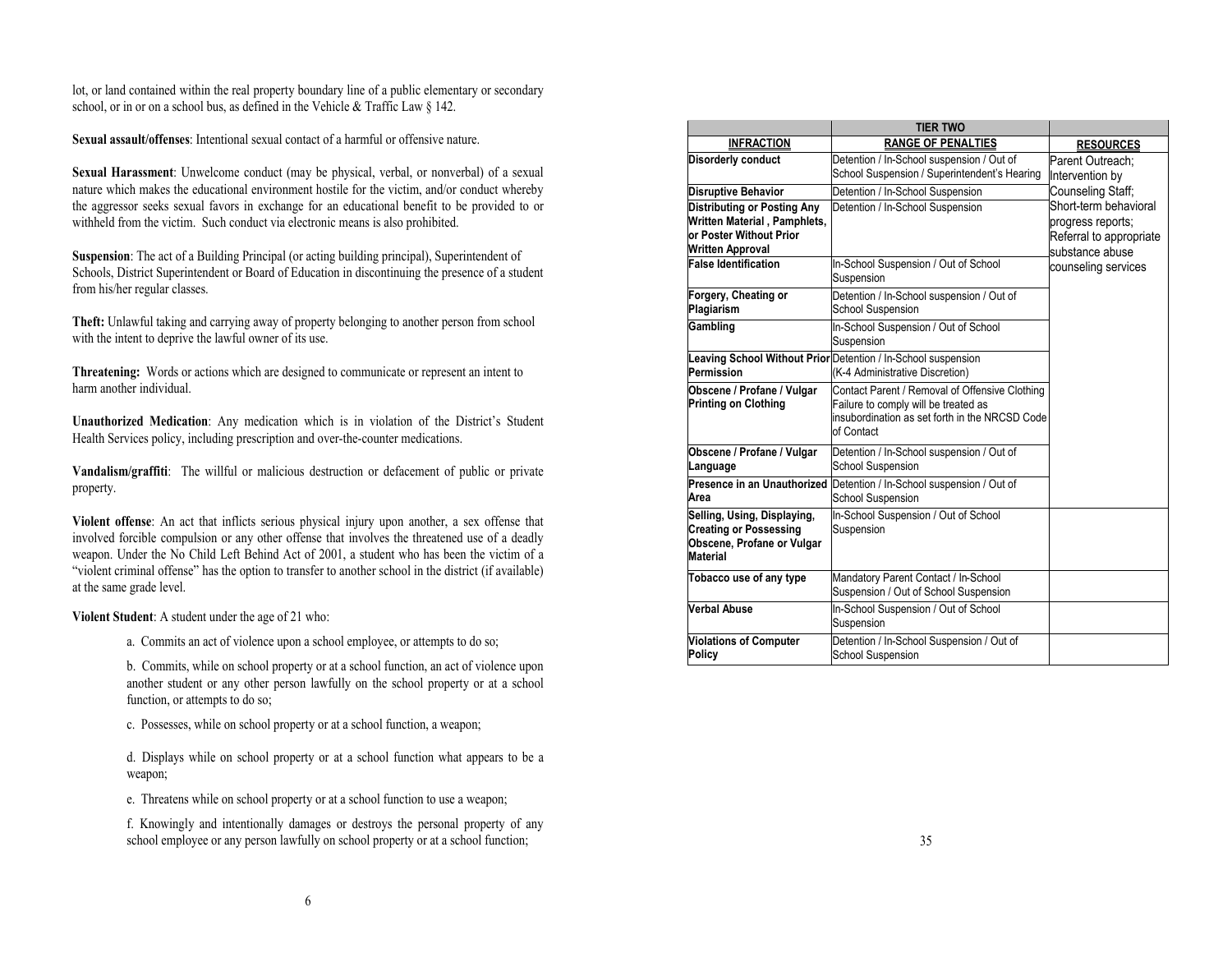#### **APPENDIX A**

#### **PENALTY GUIDELINES**

The below penalty guidelines for misconduct are guidelines only; the District has the discretion to impose the penalties it deems appropriate based on the circumstances of the misconduct or the student's past disciplinary record.

|                                                               | <b>TIER ONE</b>                                                                                                                    |                                              |
|---------------------------------------------------------------|------------------------------------------------------------------------------------------------------------------------------------|----------------------------------------------|
| <b>INFRACTION</b>                                             | <b>RANGE OF PENALTIES</b>                                                                                                          | <b>RESOURCES</b>                             |
| <b>Dress Code Violations</b>                                  | Contact Parent / Removal of Offensive Clothing   Parent Outreach;                                                                  |                                              |
| <b>Failure to Stay for Detention</b>                          | Detention / In-School Suspension                                                                                                   | Intervention by                              |
| <b>Illegal Class Absence</b>                                  | Detention / In-School Suspension / PINS<br>petition                                                                                | Counseling Staff:<br>Attendance Officer      |
| Lateness to School and/or<br><b>Chronic Lateness to Class</b> | Detention / In-School suspension / Notification<br>of Attendance Officer                                                           | Resources: Short-term<br>behavioral progress |
| <b>Leaving Class Without Prior</b><br>Permission              | Detention / In-School Suspension<br>(K-4 Administrative Discretion)                                                                | reports                                      |
| Littering                                                     | Pick-up Litter / Detention<br>Failure to comply will be treated as<br>insubordination as set forth in the NRCSD Code<br>of Conduct |                                              |
| Possession or use of                                          | Contact parent / Detention / In-School                                                                                             |                                              |
| personal prescriptions or                                     | Suspension                                                                                                                         |                                              |
| over-the-counter medications                                  |                                                                                                                                    |                                              |
| in violations of District policy                              |                                                                                                                                    |                                              |
| <b>Obstructing Vehicular or</b><br><b>Pedestrian Traffic</b>  | Detention / In-School suspension                                                                                                   |                                              |
| electronic devices without                                    | Unauthorized use of personal Student will be directed to put item(s) away.                                                         |                                              |
| authorization from District                                   | Failure to comply will be treated as                                                                                               |                                              |
| personnel                                                     | insubordination as set forth in the NRCSD Code<br>of Conduct                                                                       |                                              |
| <b>Violating Bus Safety</b><br>(minor safety infractions      | Detention / Suspension of Bus Privileges                                                                                           |                                              |
| while riding on the school<br>bus)                            |                                                                                                                                    |                                              |

g. Knowingly and intentionally damages or destroys District property.

**Weapon**: Includes, but is not limited to, a firearm (as defined in 18 U.S.C. § 921 for purposes of the Gun-Free Schools Act), any other gun, bb-gun, pellet gun, pistol, revolver, shotgun, rifle, machine gun, a disguised gun, starter pistol, dagger, dirk, razor, stiletto, knife, ice pick, switchblade, gravity knife, brass knuckles, slingshot, metal knuckle knife, box cutter, chuka stick, loaded cane, cane sword, electric dart gun, kung-fu star, electronic stun-gun, pepper spray or other noxious spray, explosive, incendiary bomb or other device, instrument, material or substance that can cause physical injury or death when used to cause physical injury or death or any other weapons listed and/or defined in the Penal Law of New York.

#### **III. STUDENT RIGHTS AND/OR RESPONSIBILITIES**

The goal of the Board of Education is to provide an environment in which a student's rights and freedoms are respected.

1. It shall be the right of each district student:

a. To have appropriate education in accordance with state and federal laws and regulations;

b. To have a safe, healthy, orderly, and courteous school environment;

c. To take part in district activities on an equal basis regardless of race, gender, religion, national origin, sexual orientation, color, creed, predisposing genetic characteristic or disability;

d. To have freedom of inquiry and expression, both written and oral, within appropriate limits under law and provided that the rights of others are not diminished;

e. To have school rules and conditions available for review;

f. To communicate in writing to appropriate school district personnel and to receive appropriate consideration of such communication including the right to seek clarification from school district staff or administrators considering the appropriateness of any action or behavior;

g. To dress according to individual taste or preference, in accordance with the Code, provided that the rights of others to an orderly educational process are not diminished;

h. To be suspended from instruction only after student's rights pursuant to Education Law §3214 have been observed; and

i. In all disciplinary matters, to have the opportunity to present the student's version of the facts and circumstances leading to imposition of disciplinary sanctions to the teacher or administrator imposing such sanction.

2. It shall be the responsibility of each student:

a. to be familiar with and abide by all district policies, rules and regulations pertaining to student conduct;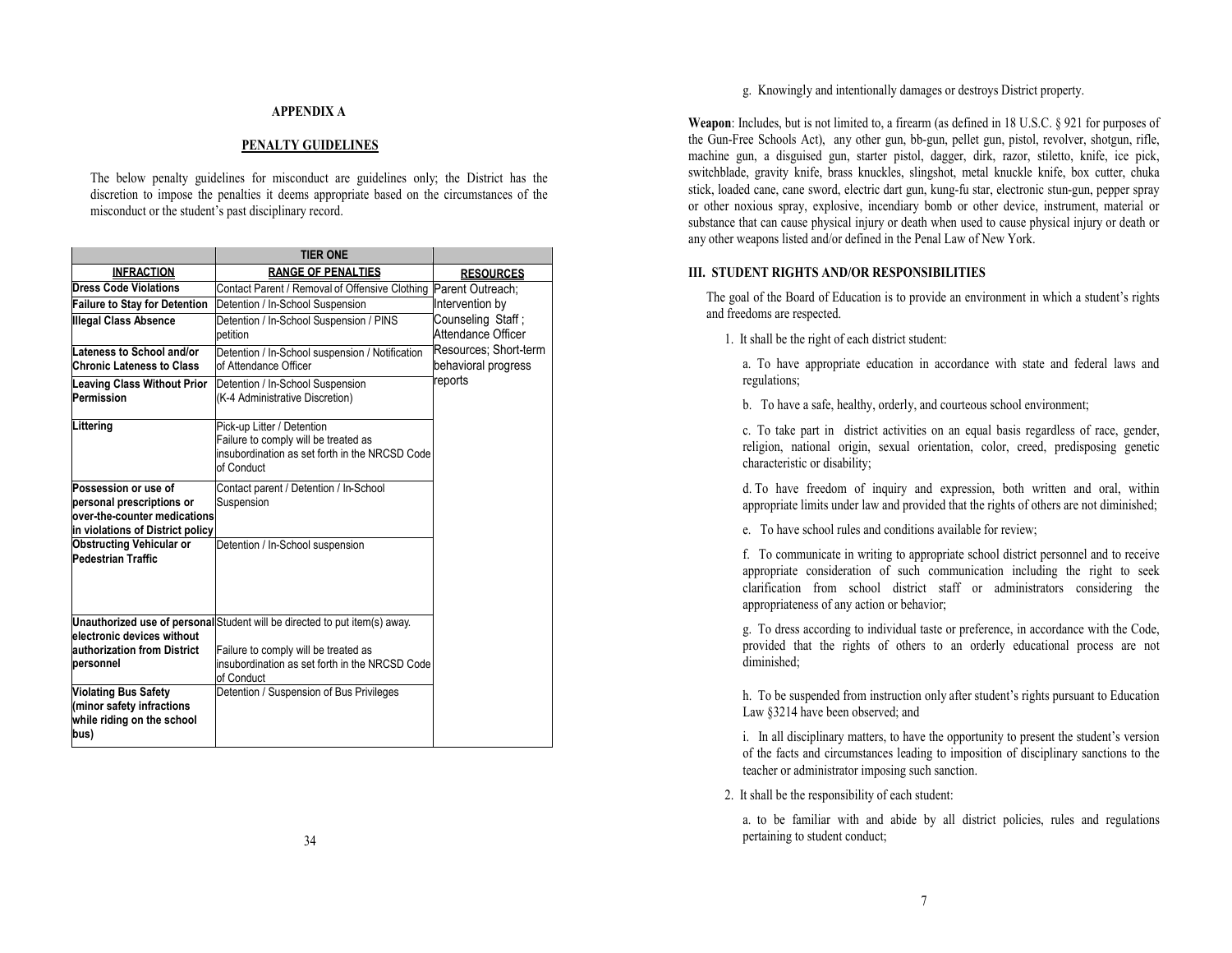b. to work to the best of his or her ability in all academic and extracurricular pursuits, participate in class and strive toward the highest level of achievement possible;

c. to conduct himself or herself, when participating in or attending school -sponsored extracurricular events, as a representative of the district and as such hold himself or herself to the highest standards of conduct, demeanor, and sportsmanship, and accept responsibility for his or her actions;

d. to respect the opinions and feelings of others, and treat students and staff in a non discriminatory fashion;

e. to seek help in solving problems that might lead to the imposition of discipline procedures;

f. to be in regular attendance at school and class and to report promptly to class with all essential materials;

g. to contribute to the maintenance of an environment that is conducive to learning and to show due respect to other persons and to property;

h. to make constructive contributions to the school, to report fairly the circumstances of school -related issues and to bring concerns about school district policies or actions to the appropriate member of the district staff or administration; and

#### **IV. PARTNER RIGHTS & RESPONSIBILITIES**

A. Parents. All parents are expected to:

1. Recognize that the education of their children is a joint responsibility of the parents and the school community.

- 2. Send their children to school ready to participate and to learn.
- 3. Ensure their children attend school regularly and on time.

4. Insist their children be dressed and groomed in a manner consistent with the student dress code.

- 5. Know school rules and help their children understand them.
- 6. Convey to their children a supportive attitude towards education and the District.
- 7. Build good relationships with teachers, other parents and their children's friends.
- 8. Help their children deal effectively with peer pressure.

9. Inform school officials of changes in the home situation that may affect their child's conduct or performance.

- 10. Provide a place for study and ensure homework assignments are completed.
- B. Non -Teacher Staff Members. All District non -teacher staff members are expected to:

1. Maintain a climate of mutual respect and dignity which will strengthen students' selfconcept and promote confidence to learn.

2. Maintain a safe environment on all school property in a manner conducive to a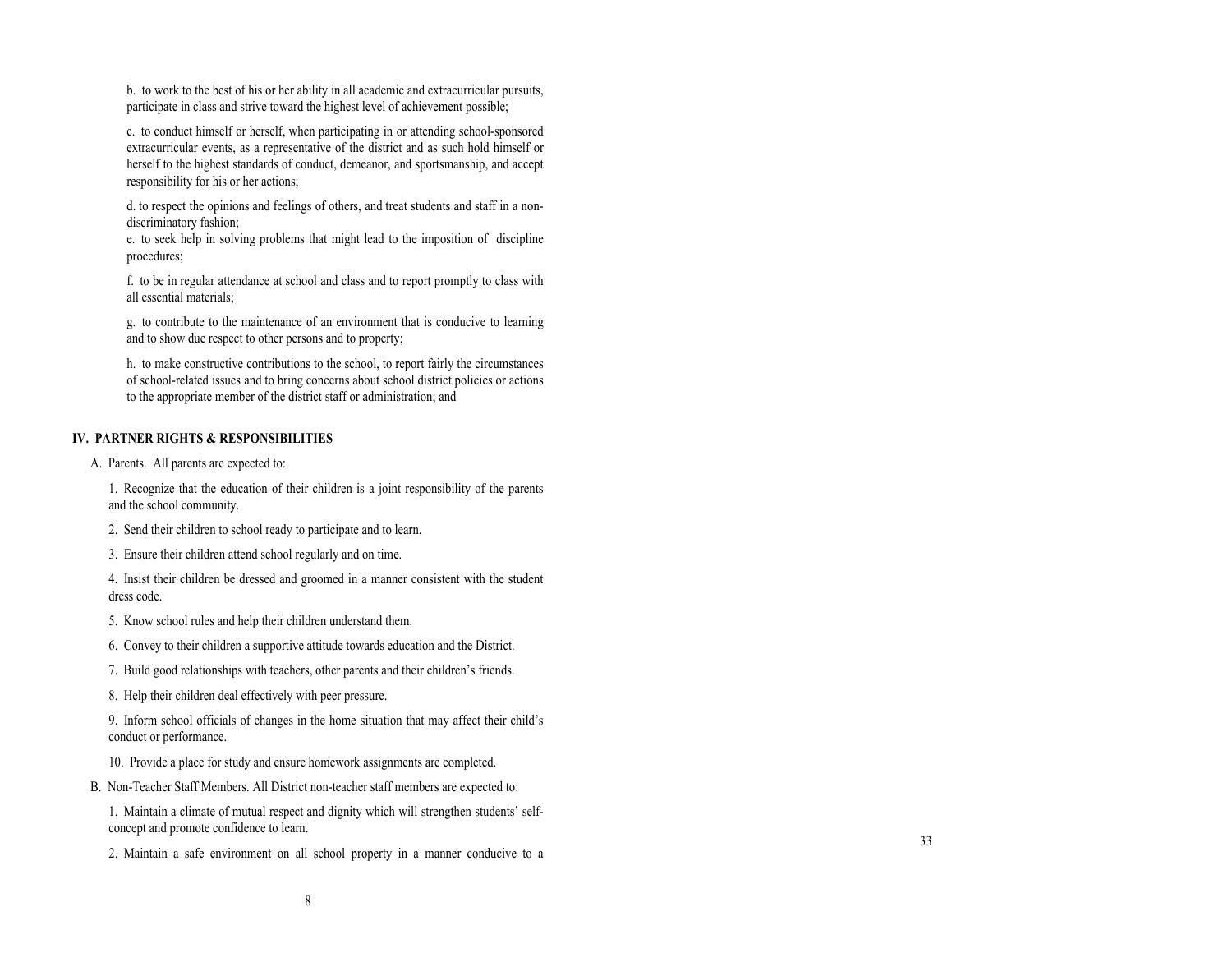#### **XVI. DISSEMINATION AND REVIEW.**

A. Dissemination of the Code. The Board will work to ensure the community is aware of this Code by:

1. Providing copies of a summary of the Code to all students at a general assembly held at the beginning of each school year.

2. Making copies of the Code available to all parents at the beginning of the school year.

3. Mailing a summary of the Code written in plain language to all parents of District students before the beginning of the school year and making the summary available later upon request.

4. Providing all current teachers and other staff members with a copy of any amendments to the Code as soon as practicable upon adoption.

5. Providing all new employees with a copy of the current Code when they are first hired. 6. Making copies of the Code available for review by students, parents and other community members.

B. The superintendent will ensure training on the effective implementation of the Code for all building and district administrators. Building and district administrators will annually train all school personnel on implementation of the Code and annual changes. As necessary, the district will implement training programs pertaining to the management and discipline of students.

C. The Board of Education will review this Code every year and update it as necessary. In conducting its annual review, the Board will consider how effective the Code's provisions have been and whether the Code has been applied fairly and consistently. The Board may appoint an advisory committee to assist in reviewing the Code and the District's response to Code violations. The committee will be made up of representatives of students, teachers, administrators, and parent organizations, school safety personnel and other school personnel. Before adopting any revisions to the Code, the Board will hold at least one (1) public hearing at which school personnel, parents, students and any other interested party may participate.

D. The Code and any amendments to it will be filed with the Commissioner no later than thirty (30) days after adoption.

positive educational atmosphere and immediately report any unsafe or inappropriate condition to the building administrator.

3. Demonstrate interest in and concern for student achievement.

4. Know school policies and rules and, as authorized, enforce them in a fair and consistent manner.

5. Report conduct, by any person, which violates this Code to the building principal.

6. Communicate regularly with other staff and administrators regarding ways to ensure the success of the District's mission.

C. Teachers. All District teachers are expected to:

1. Maintain a climate of mutual respect and dignity which will strengthen students' selfconcept and promote confidence to learn.

2. Be prepared to teach.

3. Demonstrate interest in teaching and concern for student achievement.

4. Know school policies and rules and enforce them in a fair and consistent manner.

5. Communicate to students and parents:

a. course objectives and requirements;

- b. marking/grading procedures;
- c. assignment deadlines;
- d. expectations for students;
- e. classroom discipline plan.

6. Communicate regularly with students, parents and other teachers concerning growth and achievement.

D. Student Support Personnel. All District student support personnel are expected to:

1. Assist students in coping with peer pressure and emergency personal, social and emotional problems.

2. Initiate teacher-student-counselor conferences, and parent-teacher-student-counselor conferences as necessary as a way to resolve problems.

3. Regularly review with students their educational progress and career plans.

4. Provide information to assist students with career planning.

5. Encourage students to benefit from the curriculum and extra-curricular programs.

E. Principals. All District principals are expected to:

1. Promote a safe, orderly and stimulating school environment supporting active teaching and learning.

2. Ensure that students and staff have the opportunity to communicate regularly with the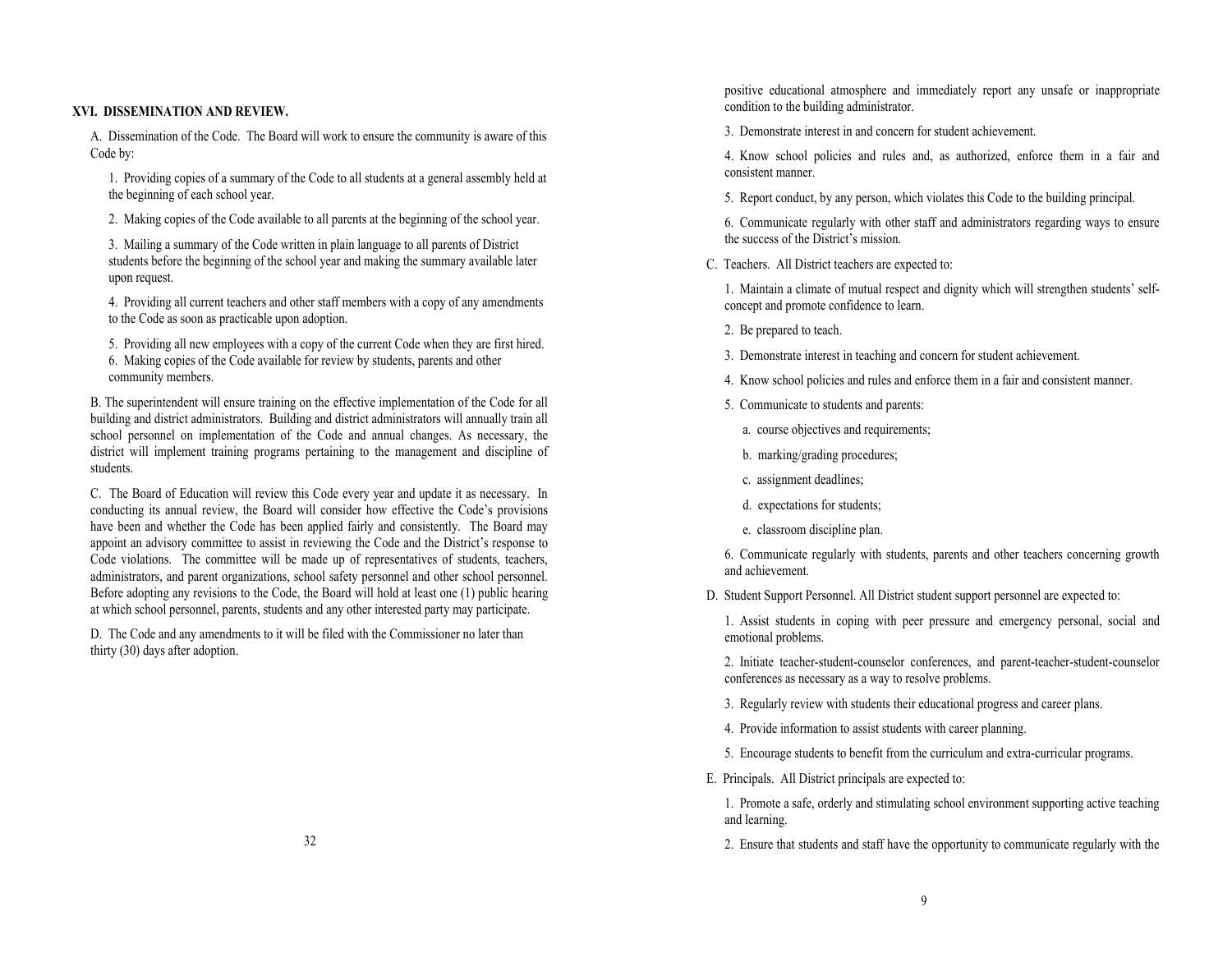principal and approach the principal for redress of grievances.

3. Evaluate, on a regular basis, all instructional programs.

4. Support the development of and student participation in appropriate extra-curricular activities.

5. Be responsible for enforcing the Code and insuring that all cases are resolved promptly and fairly.

F. Superintendent. The Superintendents and his/her administrative staff are expected to:

1. Promote a safe, healthy and stimulating school environment, supporting active teaching and learning.

2. Review with District administrators the policies of the Board of Education and State and Federal laws relating to school operations and management.

3. Inform the Board about educational trends relating to school discipline.

4. Work to create instructional programs that minimize problems of misconduct and are sensitive to student and teacher needs.

5. Work with District administrators in enforcing the Code and insuring that all cases are resolved promptly and fairly.

G. Board of Education. The Board of Education is expected to:

1. Collaborate with student, teacher, administrator and parent organizations, school safety personnel and other school personnel to develop a Code which clearly defines expectation**s** for the conduct of students, District personnel and visitors on school property and at school functions.

2. Adopt and review, at least annually, the District's Code to evaluate the Code's effectiveness and the fairness and consistency of its implementation.

3. Lead by example by conducting Board meetings in a professional, respectful and courteous manner.

#### **V. STUDENT DRESS CODE**

The responsibility for student dress and general appearance rests with each individual student and his or her parent(s) or guardian(s); however, the Board of Education requires each student to attend school in appropriate dress that meets health and safety standards, does not interfere with the learning process and does not cause, or which the student should reasonably foresee may cause, a material and substantial disruption. The Board of Education also requires students, staff and visitors to wear appropriate protective gear in certain classes (i.e., family and consumer science, technology education, physical education).

The Board strongly encourages students to dress appropriately for school and schoolrelated functions and to consider the impressions they make with their appearance.

The Board prohibits any of the following at school or at school functions: 31

under the control of the district and used in its instructional programs, administrative, cultural, recreational, athletic, and other programs and activities, whether or not conducted on school premises.

All persons on school property or attending a school function shall conduct themselves in a respectful and orderly manner. In addition, all persons on school property or attending a school function are expected to be properly attired for the purpose they are on school property or attending a school function.

A. Penalties. Persons who violate this Code shall be subject to the following penalties:

1. Visitors. Their authorization, if any, to remain on school grounds or at school functions shall be withdrawn and they shall be directed to leave the premises. If they refuse to leave, they shall be subject to ejection.

2. Students. They shall be subject to disciplinary action as the facts may warrant in accordance with the due process requirements of this Code.

3. Tenured Faculty Members. They shall be subject to disciplinary action as the facts may warrant in accordance with Education Law § 3020-a or any other legal rights they may have.

4. Staff Members in the Classified Service at the Civil Services entitled to protection of Civil Service Law § 75. They shall be subject to immediate ejection and to disciplinary action as the facts may warrant in accordance with Civil Service Law § 75 or other legal rights they may have.

5. Staff Members other than those described in subparagraphs 3 and 4 herein, including probationary teachers and administrators and members of the Board of Education. They shall be subject to warning, reprimand, suspension or dismissal as the facts may warrant in accordance with any legal rights they may have.

B. Enforcement. The building principal or his/her designee shall be responsible for enforcing the conduct required by this Code. When the building principal or his/her designee sees an individual engaged in prohibited conduct, which in his/her judgment does not pose any immediate threat of injury to persons or property, the principal or his/her designee shall tell the individual that the conduct is prohibited and attempt to persuade the individual to stop. The principal or his/her designee shall also warn the individual of the consequences for failing to stop. If the person refuses to stop engaging in the prohibited conduct, or if the person's conduct poses an immediate threat of injury to persons or property, the principal or his/her designee shall have the individual removed immediately from school property or the school function. If necessary, local law enforcement authorities will be contacted to assist in removing the person. The District shall initiate disciplinary action against any student or staff member as appropriate with the Penalties section above. In addition, the District reserves its right to pursue a civil or criminal legal action against any person violating the Code.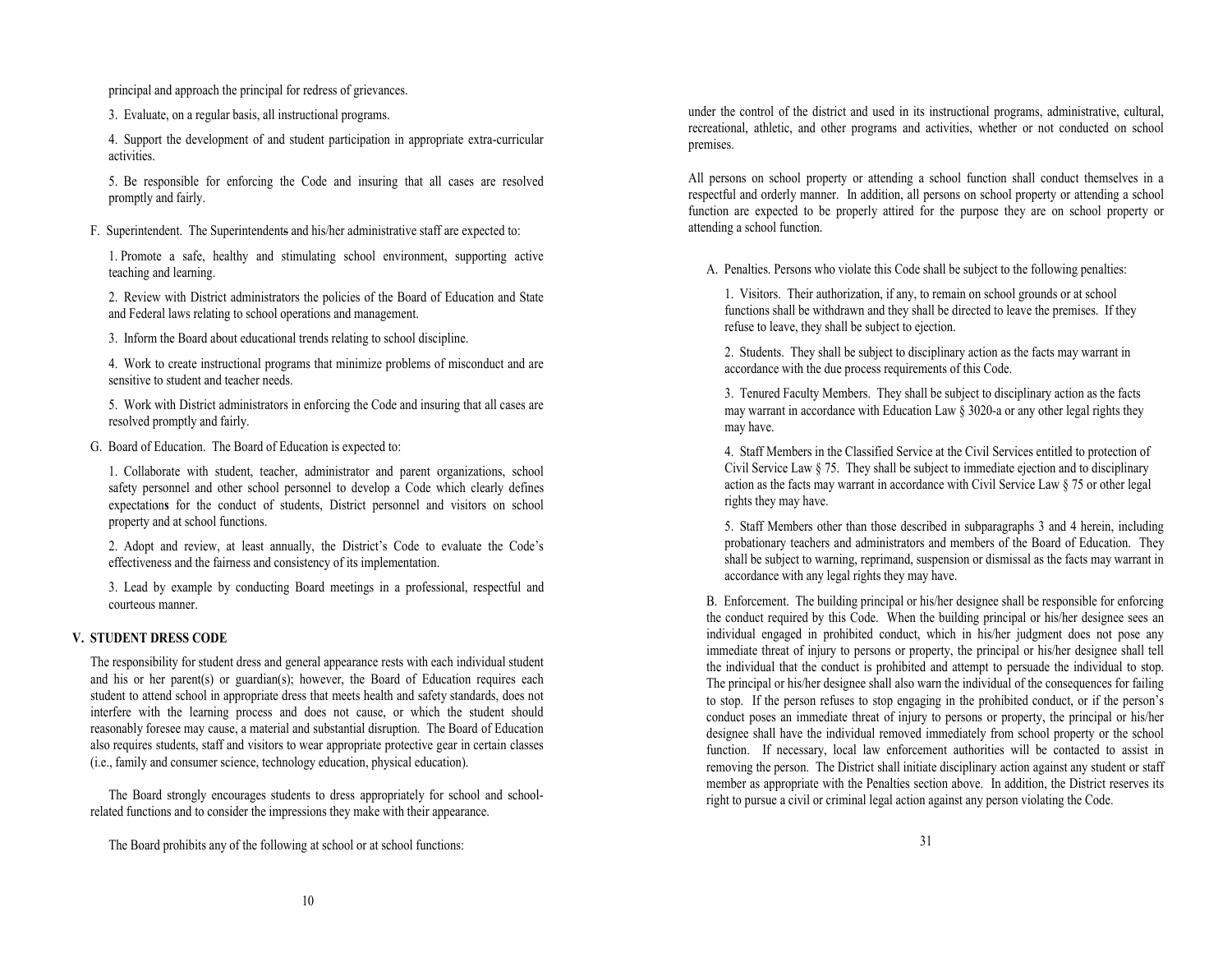CPS may also remove a student with a court order or if there is an imminent threat to the health and safety of the student. The Superintendent should be informed should any of the above occur.

#### **XIV. VISITORS TO THE SCHOOLS**

A. The Board encourages parents and other District citizens to visit the District's schools and classrooms to observe the work of students, teachers and other staff. Since schools are a place of work and learning, however, certain limits must be set forth for such visits. The building principal or his/her designee is responsible for all the persons in the building and on the grounds. For these reasons, the following rules apply to visitors to the schools:

1. Anyone who is not a staff member or student of the school will be considered a visitor.

2. All visitors to the school must report to the office of the principal upon arrival at the school. There, they will be required to sign the visitors' register and will be issued a visitor's identification badge which must be worn at all times while in the school or on school grounds. The visitor must return the identification badge to the principal's office before leaving the building.

3. Visitors attending school functions that are open to the public, such as a parent-teacherorganization meeting or public gathering are not required to register.

4. Parents or citizens who wish to observe a classroom while the school is in session are required to arrange such visits in advance with the classroom teacher and/or building principal so that class disruption is kept to a minimum.

5. Teachers are expected not to take class time to discuss individual matters with visitors.

6. Any unauthorized person on school property will be reported to the principal or his/her designee. Unauthorized persons will be asked to leave. The police may be called if the situation warrants.

7. All visitors are expected to abide by the rules of public conduct on school property contained in this Code.

#### **XV. PUBLIC CONDUCT ON SCHOOL PROPERTY**

The Board of Education recognizes that the primary purpose of the School District is to provide a superior atmosphere for learning and education. Any action by an individual or group(s) aimed at disrupting, interfering with or delaying the education process or having such effect, is prohibited. The Board also recognizes its responsibility to protect school property and declares its intent to take any and all legal action to prevent its damage or destruction. The Board will also seek restitution from, and prosecution of, any person or persons who willfully damage school property.

These rules govern the conduct of students, parents, faculty and other staff, other visitors, licensees, invitees, and all other persons, whether or not their presence is authorized, upon district property, and also upon or with respect to any other premises or property (including school buses)

- any dress which encourages violence or violent conduct or is intended to communicate or signal any gang affiliation or involvement
- any dress which promotes the use of drugs, alcohol or tobacco.

The Building Principal or designee shall have the authority to compel a student to change his or her attire should it be deemed inappropriate under the above guidelines. A student who refuses to comply with a principal's or designee's directive may be subject to disciplinary action.

#### **VI. PROHIBITED STUDENT CONDUCT**

A. The Board of Education expects all students to conduct themselves in an appropriate and civil manner with proper regard for the rights and welfare of other students, District personnel, and other members of the school community and for the care of school facilities and equipment. Students may be subject to disciplinary action, up to and including suspension from school when they:

1. Engage in conduct which:

a. Is disorderly (i.e., intentionally causing public inconvenience, annoyance or alarm, or recklessly creating a risk thereof), including but not limited to the following:

(1) using threatening language or behavior towards school personnel;

(2) making unreasonable noise or willfully disrupting or interfering with any lawful and authorized class, school routine, program or activity;

(3) using abusive, vulgar, or obscene or disrespectful language or gestures;

(4) obstructing vehicular or pedestrian traffic or driving recklessly on school property;

(5) theft, damage to, or destruction of, property, including but not limited to vandalism or graffiti;

(6) creating a hazardous or physically offensive condition by any act which serves no legitimate purpose, including but not limited to calling 911 without cause, throwing smoke/stink bombs, communicating or triggering false alarms, discharging fire extinguishes, etc.;

(7) distributing or posting any written material, pamphlets or posters without the prior written approval of the Superintendent or the Designee of the Superintendent, or as specifically approved by the Board;

(8) smoking or otherwise using tobacco on any grounds or in any vehicles which are owned, leased or contracted for and utilized by the District for provision of routine or regular pre-school, kindergarten, elementary or secondary education or library services, including alternative education programs and adult and evening programs;

(9) insubordination, i.e., failing to comply with the reasonable, lawful directions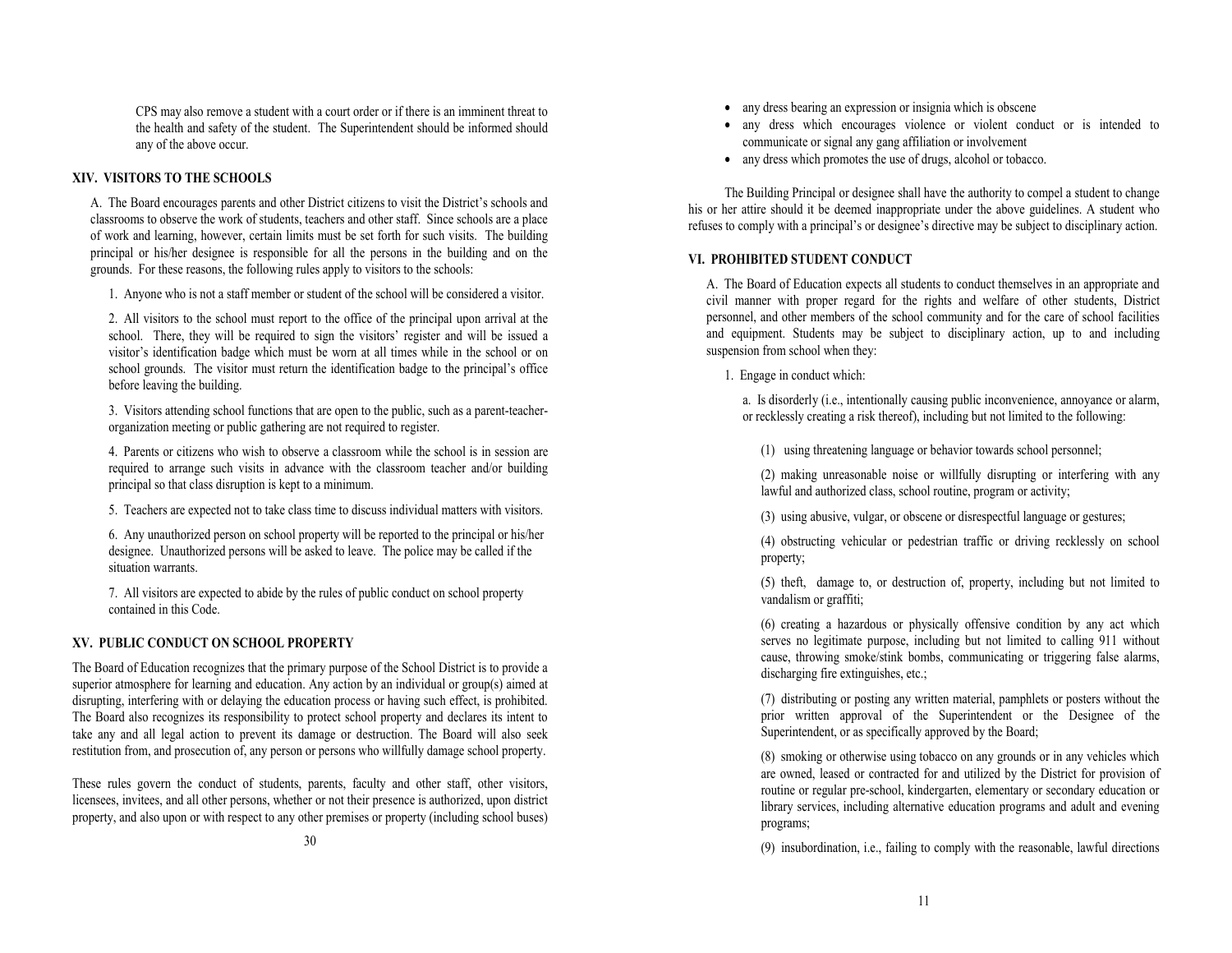of a teacher, school district administrator, school district official, school bus driver or other school district employee in charge of the student or school premises;

(10) using or possessing false identification;

(11) use of personal electronic devices except with the authorization of district personnel; or

b. Endangers the health, safety, morals or welfare of any person by an act, including but not limited to:

(1) Committing assault or the willful physical injury of any person or the threat to use force which could result in such an injury (including, but not limited to, fighting or engaging in violent behavior, inciting violence, menacing, etc.);

(2) Selling, exchanging, using or possessing alcohol, unauthorized or illegal drugs, unauthorized medication, controlled substances, dangerous substance, or drug paraphernalia,

(3) Selling, using, possessing or exchanging weapons or any facsimile of any of the above-listed weapons, fireworks, or other dangerous instruments or contraband or any object which would appear to another person to be any of the foregoing objects;

(4) Possession of or release of dangerous or noxious substances;

(5) Possession of stolen property;

(6) Selling, using, displaying, creating or possessing obscene, profane, or vulgar materials;

(7) Violating the student dress code;

- (8) Gambling;
- (9) Harassment
- (10) Intimidation
- (11) Littering

(12) Engaging in lewd behavior or distributing lewd, vulgar, or obscene material;

(13) Loitering/trespassing or entering into a private or restricted area without permission;

(14) Committing arson or creating an unauthorized open flame on school property;

(15) Invading the privacy of another person by recording or transmitting records or photographs; 29

C. As used in this article, corporal punishment is defined as the use of physical force for the purpose of punishing a pupil. Nothing contained in this section shall be construed to prohibit the use of reasonable physical force for the following purposes:

1. To protect oneself from physical injury;

2. To protect another pupil or teacher or any other person from physical injury;

3. To protect district property or the property of others;

4. To restrain or remove a pupil whose behavior is interfering with the orderly exercise and performance of district functions, powers or duties, if that pupil has refused to comply with a request to refrain from further disruptive acts.

#### **XIII. STUDENT SEARCHES AND INTERROGATIONS**

The Board of Education authorizes the Superintendent of Schools, Building Principals and Assistant Principals on reasonable suspicion to conduct searches of students and their possessions for illegal matter, contraband, or objects which constitute a threat to the health, safety, welfare or morals of students attending district schools or programs. In authorizing searches on reasonable suspicion, the Board of Education acknowledges both state and federal constitutional rights which apply to a limited extent to personal searches of students and to searches of their possessions (e.g., student automobile on school grounds, including trunk and glove compartment, pocket contents, book bags, handbags, etc.).

- A. Student Lockers, Desks and Other School Storage Places. The rules in this Code regarding searches of students and their belongings do not apply to student lockers, desks and other school storage places. Students have no reasonable expectation of privacy with respect to these places and school officials retain complete control over them. This means that student lockers, desks or other school storage places may be subject to search at any time by school officials without prior notice to students and without their consent.
- B. Police Involvement in Searches and Interrogations of Students. It is the policy of the District to cooperate with law enforcement agencies. While police do not have a general power to interview students in school, or to use school facilities in connection with police department work, the police may enter the schools of the District if a crime has been committed on school property and they have been invited by school officials or if they have a warrant for arrest or for search. School administrators will make every reasonable effort to contact the student's parent when the police wish to speak with a student.
- C. Child Protective Services Investigations. Upon furnishing proper identification, Child Protective Services (CPS) must be permitted to interview a student on school grounds pertaining to allegations of suspected child abuse or neglect. Generally,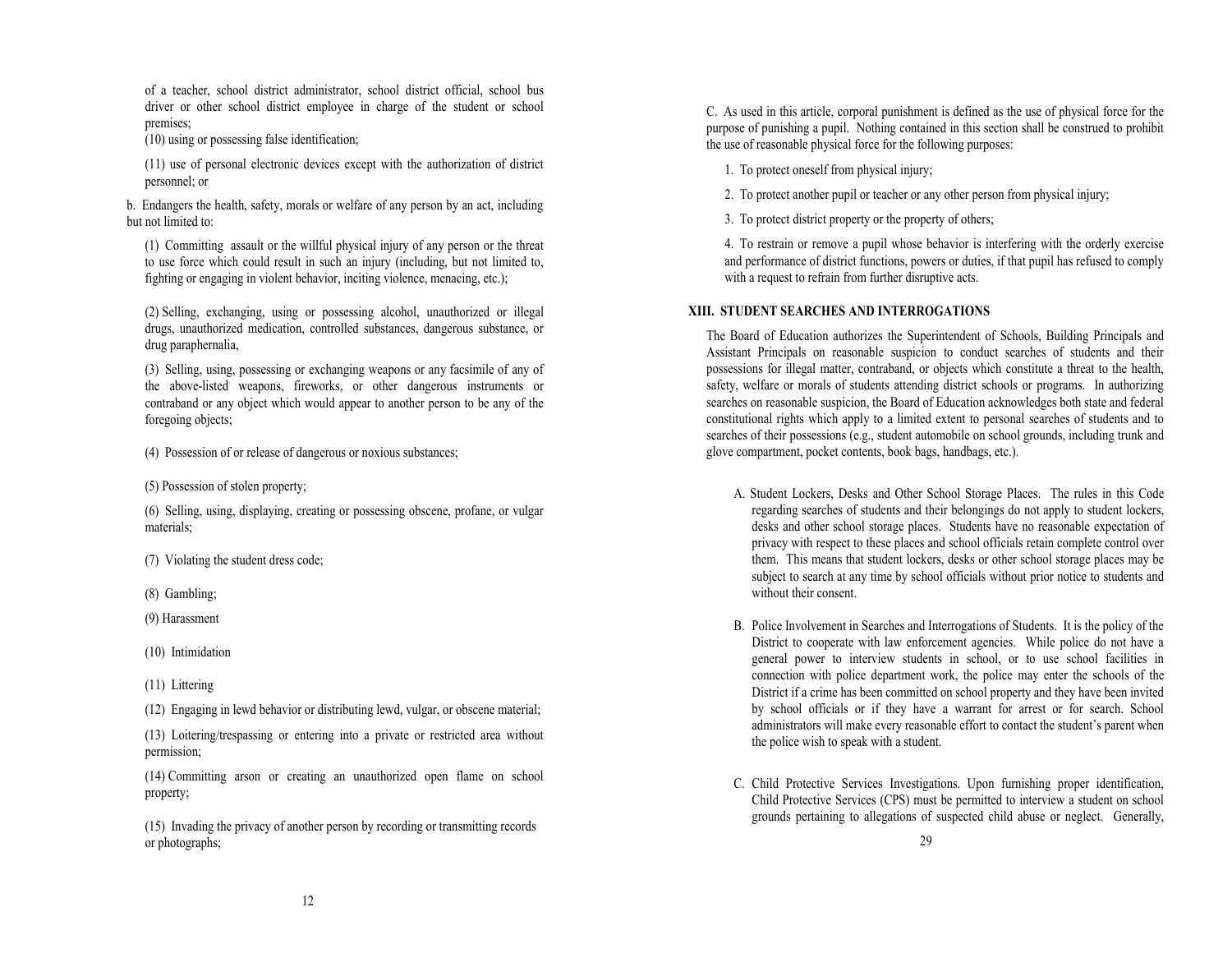dangerous for the student to be in his/her current educational placement during such proceedings.

b. A parent requests such a hearing from a determination that a student's behavior was not a manifestation of the student's disability or relating to any decision regarding placement, including but not limited to a decision to place the student in an IAES.

(1) During the pendency of an expedited due process hearing or appeal, regarding the placement of a student in an IAES for behavior involving weapons, illegal drugs or controlled substances, or on grounds of dangerousness or regarding a determination that the behavior is not a manifestation of the student's disability, or a student has been placed in an IAES, the student shall remain in an IAES pending the decision of the impartial hearing officer, or until expiration of the IAES placement, whichever occurs first, unless the parent and the District agree otherwise.

(2) If school personnel propose to change a student's placement after expiration of an IAES placement during the pendency of any proceeding to challenge the proposed change in placement, the student shall remain in the placement prior to removal to the IAES, except where the student is again placed in an IAES.

(3) An expedited due process hearing shall be completed within 15 business days or proceed with the request for a hearing. Although the impartial hearing officer may grant specific extensions of such time period, he/she must mail a written decision to the District and the parent within five (5) business days after the last hearing, and in no event later than five (5) calendar days after receipt of a request for a hearing, without exceptions or extensions.

E. Referral to Law Enforcement and Judicial Authorities.

1. In accordance with the provisions of IDEA and its implementing regulations:

a. The District may report a crime committed by a student with a disability to appropriate authorities and such action will not constitute a change of the student's placement.

b. The superintendent shall ensure copies of the special education and disciplinary records of a student with disabilities are transmitted for consideration to the appropriate authorities to whom a crime is reported.

#### **XII. CORPORAL PUNISHMENT**

A. The Board of Education declares that corporal punishment is not a desirable method of enforcing decorum, order or discipline. The Board prohibits the use of corporal punishment by school district employees.

B. No teacher, administrator, officer, employee or agent of the district shall use corporal punishment against a pupil.

#### (16) Bullying;

- (17) Discriminatory conduct;
- (18) Sexual harassment and/or sexual assault;
- (19) Sexual conduct
- (20) Violating bus safety.

c. Constitutes academic misconduct, including but not limited to:

(1) Truancy from, lateness for, missing, cutting or leaving any School district class or required instruction without permission or excuse;

- (2) Cheating, including but not limited to:
	- (a) copying the work of another person,
	- (b) plagiarizing materials,
	- (c) using unauthorized help sheets or materials,
	- (d) illegally obtaining tests in advance,
	- (e) substituting for a test-taker or having someone substitute for you in a test,
	- (f) altering records,
	- (g) other forms of unauthorized collusion, or
	- (h) assisting another student in any of the above actions;
- (3) Violating a suspension;
- (4) Failing to complete an imposed detention; or
- (5) violating the school computer use policy or tampering with the school network or data thereof.

d. Violates any Federal or New York State statute, regulation, local ordinance or any rule or regulations of School district for the maintenance of public order on District property or on premises under the control of the District.

2. Engage in a Violation of the Gun-Free Schools Act of 1994

a. No student shall bring a firearm on any portion of any school premises owned or controlled by the School district.

b. In accordance with Gun-Free Schools Act of 1994, as amended, any student who, after a Superintendent's hearing held pursuant to Education Law Section 3214, as amended, is found guilty of bringing a firearm onto any school premises owned or controlled by School district will be subject to a penalty of at least a one year suspension from school. However, in determining an appropriate penalty, the Superintendent of Schools may modify the suspension requirement on a case-by-case basis, considering among other things, the totality of circumstances surrounding the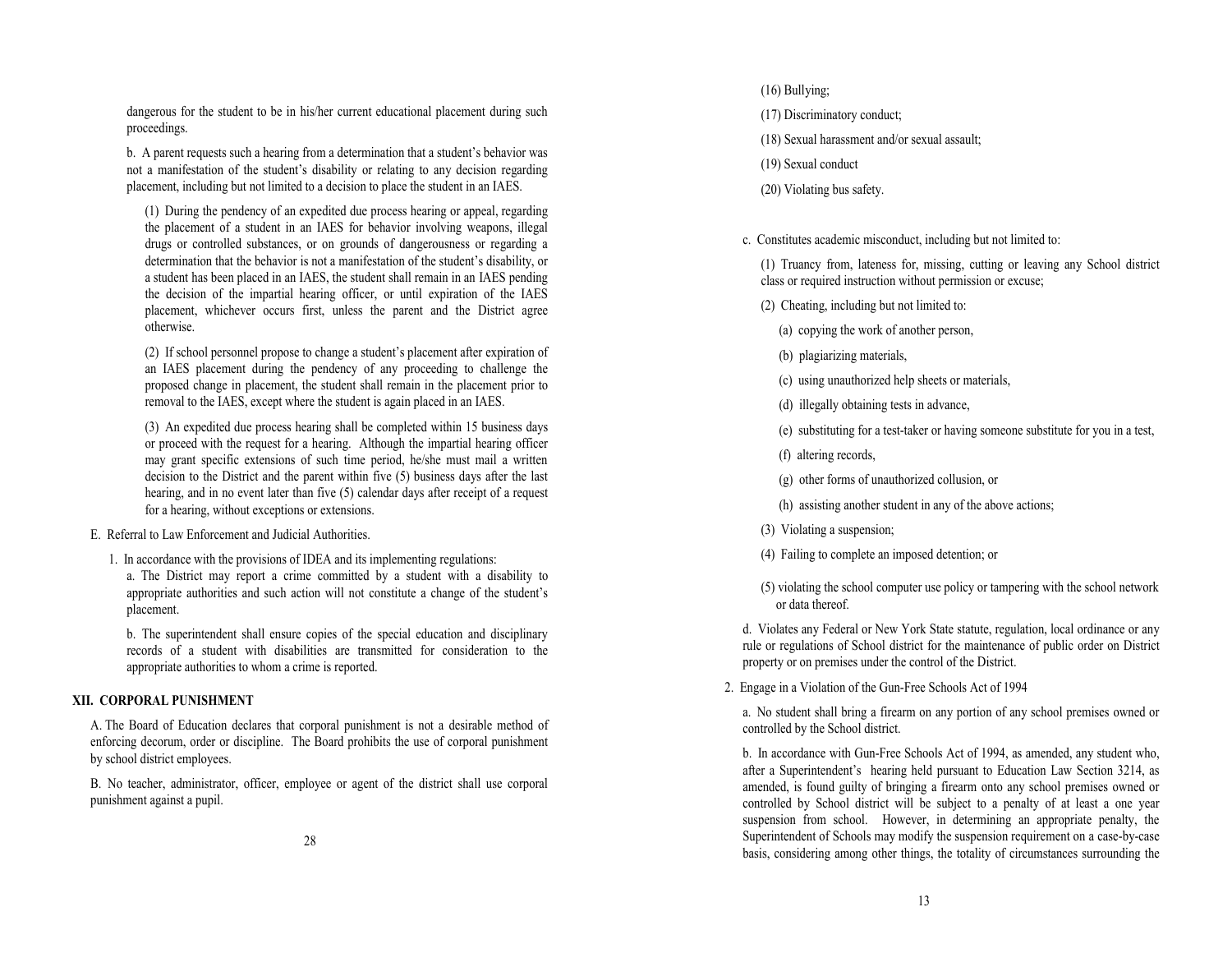offense and the student's previous record.

#### **VII. BULLYING**

The Board of Education is committed to providing a safe and productive learning environment within its schools. Bullying and/or harassment of a student by another student is strictly prohibited in any location over which this Code has jurisdiction. The District may discipline students for bullying which occurs off campus that causes or the student should reasonably foresee may cause a material and substantial disruption in the school environment.

The Board prohibits any retaliatory behavior directed against complainants, victims, witnesses, and/or other individuals who participate in the investigation of allegations of bullying.

The New York State "Dignity for All Students Act," provides that students may not be discriminated against or harassed based on their actual or perceived race, color, weight, national origin, ethnic group, religion, religious practice, disability, sexual orientation, gender, or sex by any school employee or student while on school property or at a school function. Harassment under this act is defined as "a hostile environment created by conduct, verbal threats, intimidation, or abuse (based on a student's membership in one of the above categories) that substantially interferes with the student's educational performance, physical or emotional well-being or that causes the student to fear for his/her safety."

#### **VIII. REPORTING VIOLATIONS**

All students are expected to promptly report violations of the Code to a teacher, guidance counselor, building principal or his/her designee. Any student observing a student possessing a weapon, alcoholic beverage or illegal substance on school property or at a school function shall report this information immediately to a teacher, the building principal, the principal's designee or the superintendent. All District staff who are authorized to impose disciplinary sanctions are expected to do so in a prompt, fair and lawful manner. District staff who are not authorized to impose disciplinary sanctions are expected to promptly report violations of the Code to their supervisor who shall, in turn, impose an appropriate disciplinary sanction, if so authorized, or refer the matter to a staff member who is authorized to impose an appropriate sanction. Any weapon, alcoholic beverage or illegal substance found shall be confiscated immediately, if possible, followed by notification to the parent of the student involved in the appropriate disciplinary sanction, if warranted, which may include permanent suspension and referral for prosecution. The building principal or his/her designee must notify the appropriate law enforcement agency of those Code violations that constitute a crime and/or substantially affect the order or security of the school.

3. If there is no basis for knowledge that the student is a student with a disability prior to taking disciplinary measures against the student, the student may be subjected to the same disciplinary measures as any non-disabled student who engaged in comparable behaviors. However, if a request for an individual evaluation is made while such non-disabled student is subject to a disciplinary removal, an expedited evaluation shall be conducted and completed in the manner prescribed by applicable Federal and State law and regulations. Until the disciplinary evaluation is completed, the non-disabled student who is not a student presumed to have a disability for discipline purposes shall remain in the educational placement determined by the District, which can include suspension.

4. The District shall provide parent with notice of disciplinary removal no later than the date on which a decision is made to change the placement of a student with a disability to an IAES for either misconduct involving weapons, illegal drugs or controlled substances, or because maintaining the student in his/her current educational setting poses a risk of harm to the student or others; or a decision is made to impose a suspension or removal that constitutes a disciplinary change in placement. The procedural safeguards notice provided by the Commissioner shall accompany the notice of disciplinary removal.

5. The parent of a student with disabilities subject to suspension for five (5) school days or less shall be provided the same opportunity for an informal conference available to parents of non-disabled students under the Education Law.

6. The superintendent's hearings on disciplinary charges against students with disabilities subject to a suspension of more than five (5) school days shall be bifurcated into a guilt phase and a penalty phase in accordance with the procedures set forth in the Commissioner's Regulations incorporated into this Code.

7. The removal of a student with disabilities, other than a suspension or placement in an IAES, shall be conducted in accordance with the due process procedures applicable to such removals of non-disabled students except that school personnel may not impose such removal for more than ten (10) consecutive days, or for a period that would result in a disciplinary change in placement unless the CSE has determined that the behavior is not a manifestation of the student's disability.

8. During the period of suspension and/or removal, including placement in an IAES, students with disabilities shall be provided services as required by the Commissioner's Regulations incorporated into this Code.

#### D. Expedited Due Process Hearings.

1. An expedited due process hearing shall be conducted in the manner specified by the Commissioner's regulations incorporated into this Code if:

a. The District requests such a hearing to obtain an order of an impartial hearing officer placing a student with a disability in an IAES where school personnel maintain that it is dangerous for the student to be in his/her current educational placement or during the pendency of due process hearings where school personnel maintain it is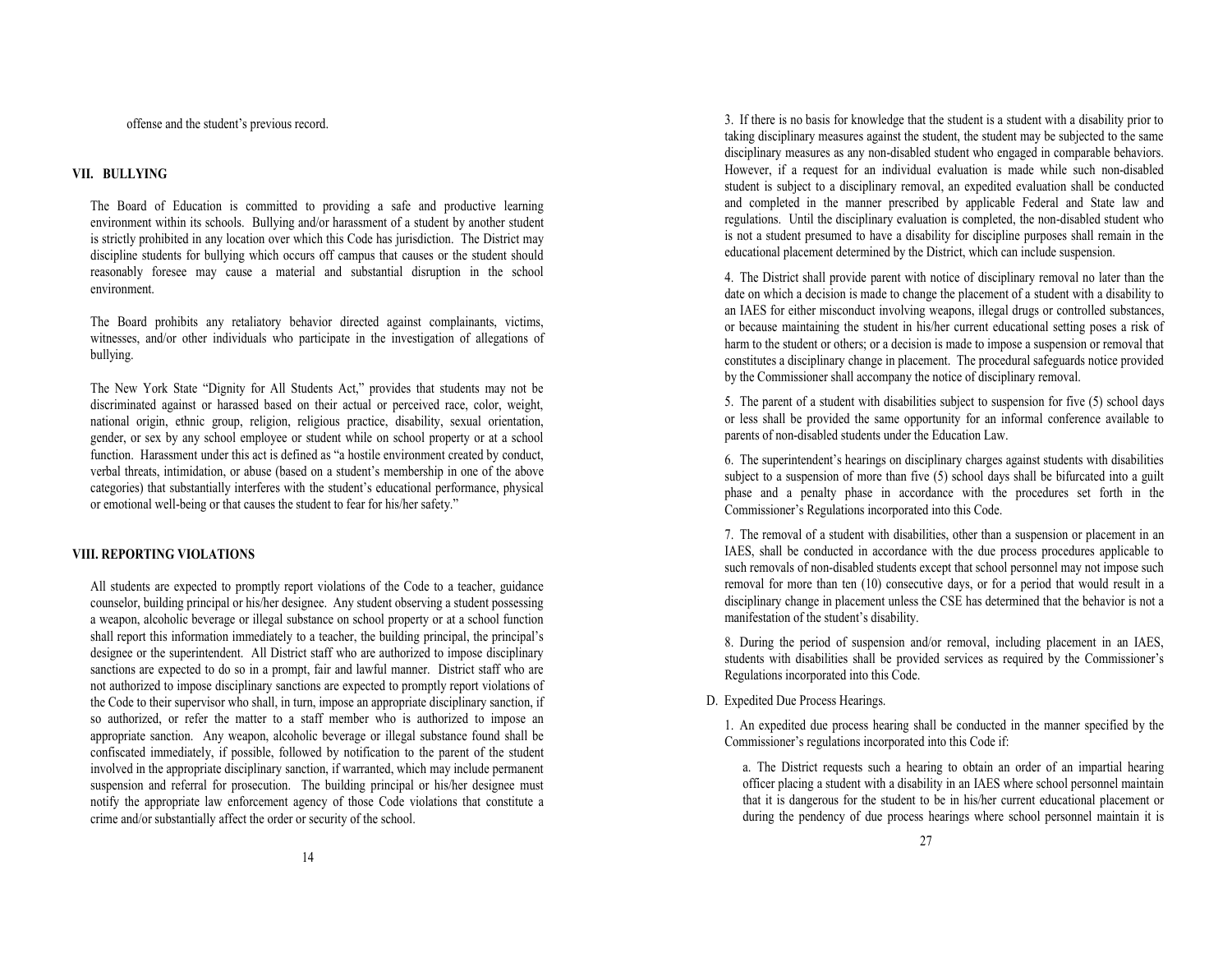a particular behavior and develop a behavioral intervention plan whenever the District is first suspending or removing a student with a disability for more than ten (10) school days in a school year, or imposing a suspension or removal that constitutes a disciplinary change in placement, including a change in placement to an IAES for misconduct involving weapons, illegal drugs or controlled substances.

b. If, subsequently, a student with a disability who has a behavioral intervention plan and who has been suspended or removed from his or her current educational placement for more than ten (10) school days in a school year, is subjected to a suspension or a removal that does not constitute a disciplinary change in placement, the members of the CSE shall review the behavioral intervention plan and its implementation to determine if modifications are necessary. If one or more members of the CSE believe that modifications are needed, the District shall convene a meeting of the CSE to modify such plan and its implementation to the extent that the Committee determines necessary.

c. Conduct a manifestation determination review of the relationship between the student's disability and the behavior subject to disciplinary action whenever a decision is made to place a student in IAES, either for misconduct involving weapons, illegal drugs or controlled substances, or because maintaining a student in his/her current educational setting poses a risk of harm to the student or others; or a decision is made to impose a suspension that constitutes a disciplinary change in placement.

2. The parent of a student who is facing disciplinary action, but who has not been determined to be eligible for services under IDEA, Article 89, at the time of misconduct, shall have the right to invoke applicable procedural safeguards set forth in Federal and State law and regulations if, in accordance with Federal and State statutory and regulatory criteria, the District is deemed to have had knowledge that their child was a student with a disability before the behavior precipitating disciplinary action occurred. If the District is determined to have had such knowledge, the student will be considered a student presumed to have a disability for discipline purposes.

a. The superintendent, building principal or other school official imposing a suspension or removal shall be responsible for determining whether the student is a student presumed to have a disability.

b. The student will not be considered a student presumed to have a disability for discipline purposes if, upon receipt of information supporting the claim that the District had knowledge that the student was a student with a disability, the District either:

(1) conducted an individual evaluation and determined the student is not a student with a disability, or

(2) determined that an evaluation was not necessary and provided notice to the parent of such determination in the manner required by applicable law and regulations.

#### **IX. DISCIPLINARY PENALTIES, PROCEDURES AND REFERRALS**

A. Discipline is most effective when it deals directly with the problem at the time and place it occurs, and in a way that students view as fair and impartial. School personnel who interact with students are expected to use disciplinary action only when necessary and to use positive behavioral strategies and interventions to enable students to grow in self-discipline. Disciplinary action, when necessary, will be firm, fair and consistent so as to be the most effective in changing student behavior. In determining the appropriate action, school personnel authorized to impose disciplinary penalties will consider the following:

- 1. The student's age.
- 2. The nature of the offense and the circumstances which led to the offense.
- 3. The student's prior disciplinary record.
- 4. The effectiveness of other forms of discipline.
- 5. Information from parents, teachers and/or others, as appropriate.
- 6. Other extenuating circumstances.

Although this code provides penalty guidelines for misconduct (see Appendix A), nothing in the code should be construed as limiting the District's discretion to impose the penalties it deems appropriate based on the circumstances of the misconduct or the student's past disciplinary record.

B. Penalties. Students who are found to have violated the District's Code may be subject to the following penalties, either alone or in combination.

- Oral warning
- Written warning
- Written notification to parents
- Detention
- A probationary period
- Suspension from transportation
- Suspension from athletic participation
- Suspension from social or extra-curricular activities
- Suspension of other privileges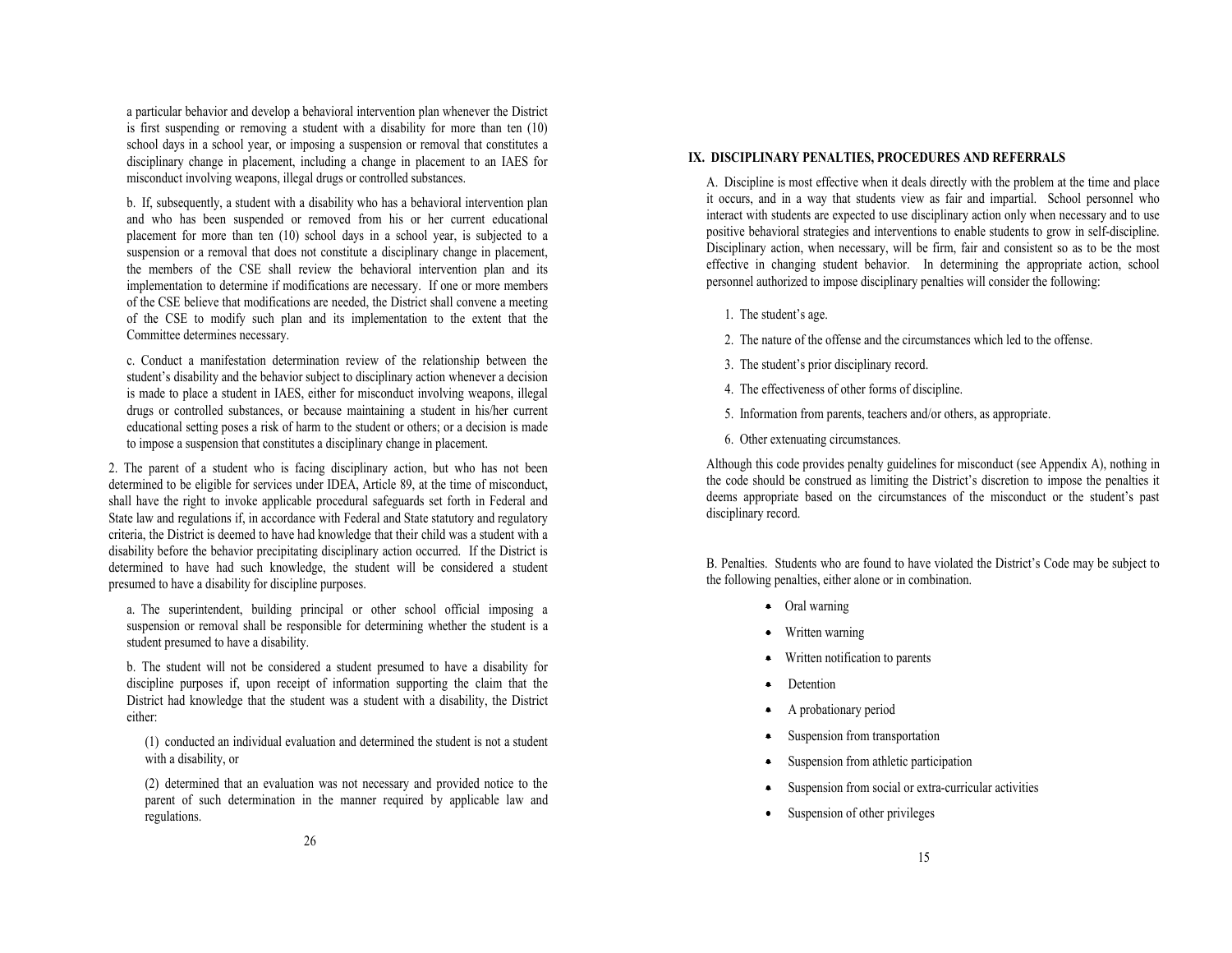- Removal from classroom by a teacher
- In-school suspension
- Short-term (5 days or less) suspension from school
- Long-term (more than 5 days) suspension from school
- Permanent suspension**/**expulsion from school
- *NOTE*: It is the parent's/student's responsibility to make arrangements for District-provided home instruction and/or to obtain any missed school work. Any required parent conference will be held during the normal school day. A day of suspension is for a 24-hour period.

C. Procedures. The amount of due process a student is entitled to receive before a penalty is imposed depends on the penalty being imposed. In all cases, regardless of the penalty imposed, the school personnel authorized to impose the penalty must inform the student of the alleged misconduct and must investigate to the extent necessary the facts surrounding the alleged misconduct. All students will have an opportunity to present their version of the facts to the school personnel imposing the disciplinary penalty in connection with the imposition of the penalty. Students who are to be given penalties other than an oral warning, written warning, or written notification to their parents are entitled to additional rights before the penalty is imposed. These additional rights are explained below:

a. Detention. Teachers, principals and the superintendent may use lunch time or after-school detention as a penalty for student misconduct in situations where removal from the classroom or suspension would be inappropriate. Detention will be imposed as a penalty only after the student's parent has been notified, and arrangements for appropriate post-detention transportation home have been made, in accordance with the following procedures:

(1) In an elementary school setting, the staff member assigning the detention shall be responsible for notifying a parent of the imposition of a detention and for ensuring that the parent makes arrangements for appropriate transportation home following the detention.

(2) In a middle school environment, the staff member assigning the detention shall be responsible for notifying the parent of the imposition of a detention. Detention will occur on the same day as the misconduct for which it is given unless the teacher is unable to contact the parent. In such cases, the detention will occur on the next school day following the conduct warranting discipline. An activity bus will be provided at the middle school level to ensure appropriate transportation home following the detention.

(1) "Weapon" means the same as "Dangerous Weapon" under 18 U.S.C. §  $930(g)(w)$  which includes "a weapon, device, instrument, material or substance, animate or inanimate, that is used for or is readily capable of causing death or serious bodily injury, except . . . . [for] a pocketknife with a blade of less than  $2\frac{1}{2}$ inches in length.

(2) "Controlled Substance" means a drug or other substance identified in certain provisions of the Federal Controlled Substances Act specified in both Federal and State law and regulations applicable to this policy.

(3) "Illegal Drugs" means a controlled substance except for those legally possessed or used under the supervision of a licensed health care professional or that is legally possessed or used under any other authority under the Controlled Substances Act, or any other Federal law.

(4) Subject to specified conditions required by both Federal and State law and regulations, an impartial hearing officer may order the placement of a student with a disability in an IAES setting for up to 45 days at a time; if maintaining the student in his/her current educational placement poses a risk of harm to the student or others.

#### B. Change in Placement Rule.

1. A disciplinary change in placement means a suspension or removal from the student's current educational placement that is either:

a. For more than ten (10) consecutive school days; or

b. For a period of ten (10) consecutive school days or less, if the student is subjected to a series of suspensions or removals that constitute a pattern because they accumulate to more than ten (10) school days in a school year, and because of such factors as the length of each suspension or removal, the total amount of time a student is removed and the proximity of the suspensions or removals to one another.

2. School personnel may not suspend or remove a student with disabilities if the imposition of the suspension or removal would result in a disciplinary change in placement based on a pattern of suspension or removal.

3. However, the District may impose a suspension or removal which would otherwise result in the disciplinary change in placement based on a pattern of suspensions or removals if the CSE has determined that the behavior was not a manifestation of the student's disability, or the student is placed in an IAES for behavior involving weapons, illegal drugs or controlled substances.

C. Special Rules Regarding the Suspension or Removal of Students with Disabilities.

- 1. The District's Committee on Education shall:
	- a. Conduct a functional behavioral assessment to determine why a student engages in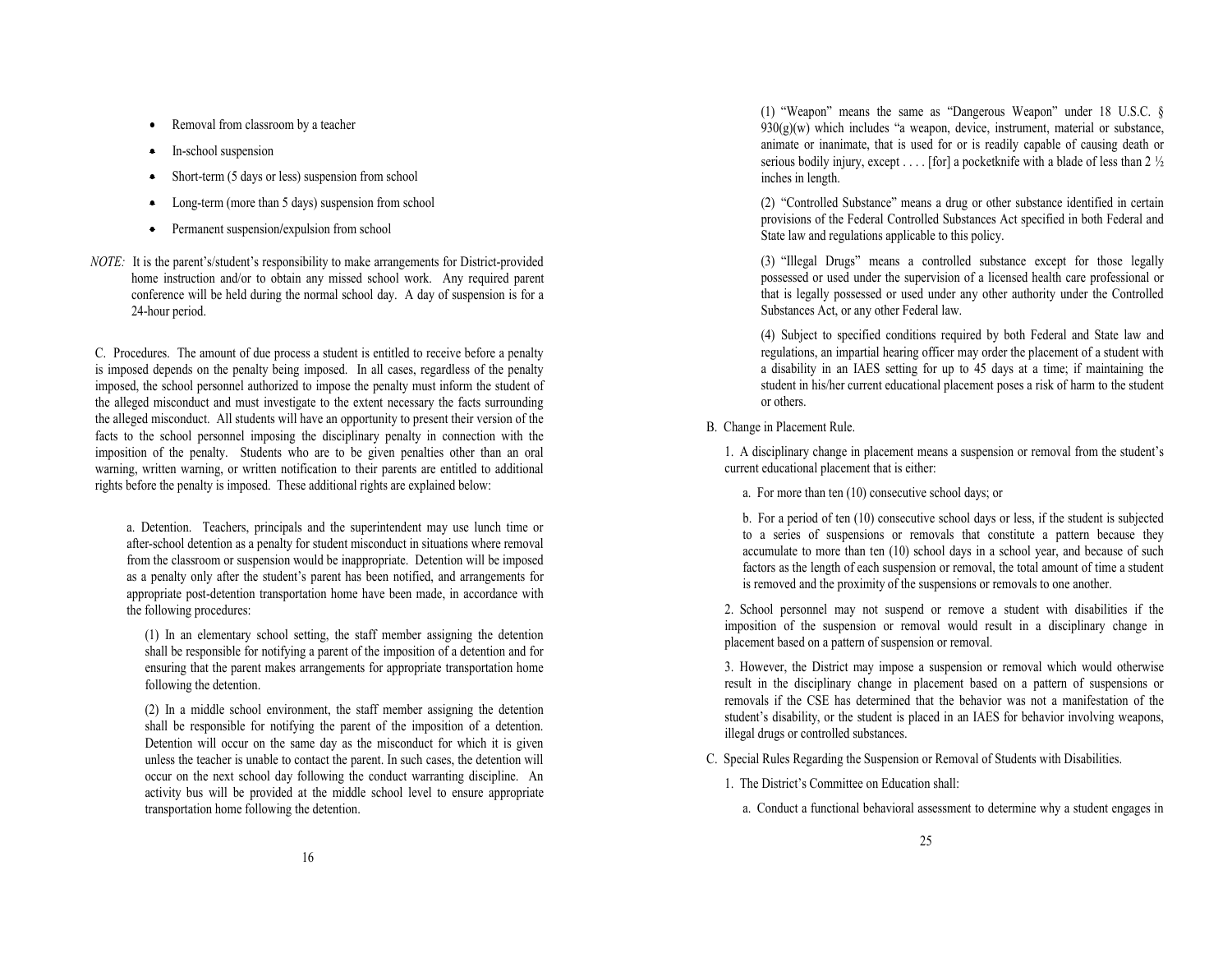1. Authorized suspensions or removals for students with disabilities:

a. For purposes of this section of the Code, the following definitions apply:

(1) A "suspension" means a suspension pursuant to Education Law § 3214.

(2) A "removal" means a removal for disciplinary reasons from the student's current educational placement other than a suspension and change in placement to an interim alternative education setting ("IAES") ordered by an impartial hearing officer because the student poses a risk of harm to himself or herself or others.

(3) An "IAES" means a temporary education placement for a period of up to 45 school days other than the student's current placement at the time the behavior precipitating the IAES placement occurred that enables the student to continue to progress in the general curriculum although in another setting to continue to receive those services and modifications including those prescribed on the student's current individualized education program ("IEP") that will enable the student to meet the goals set out in such IEP and includes services and modifications to address the behavior which precipitated the IAES placement that are designed to prevent the behavior from occurring.

2. School personnel may order the suspension or removal of a student with a disability from his or her current educational placement as follows:

a. The superintendent or a building principal may order the placement of a student with a disability into an IAES, another setting or suspension for a period not to exceed five (5) consecutive school days and not to exceed the amount of time a non-disabled student would be subject to suspension for the same behavior.

b. The superintendent may order the placement of a student with a disability into an IAES, another setting or suspension for up to ten (10) consecutive school days, inclusive of any period which the student has been suspended or removed under subparagraph "a" above for the same behavior, if the superintendent determines that the student has engaged in behavior that warrants the suspension and the suspension or removal does not exceed the amount of time a non-disabled student would be subject to suspension for the same behavior.

c. The superintendent may order additional suspensions of not more than ten (10) consecutive school days in the same school year for separate incidents of misconduct as long as those removals do not constitute a change in placement.

d. The superintendent may order the placement of a student with a disability in an IAES to be determined by the Committee on Special Education ("CSE"), for the same amount of time that a student without a disability would be subject to discipline, but not more than 45 days if the students carries or possesses a weapon to school property or a school function, or a student knowingly possesses or uses illegal drugs or sells or solicits the sale of a controlled substance while at school or at a school function.

(3) In the high school environment, the staff member assigning the detention shall be responsible for notifying the parent that a detention has been imposed, and the school will provide an activity bus to ensure appropriate transportation home following the detention.

b. A Probationary Period. In certain circumstances, principals and the superintendent may impose a period of probation in lieu of or in addition to other disciplinary penalties. During such probationary period, the student will be on notice that future misconduct may merit a more severe penalty than would ordinarily be imposed under the circumstances.

c. Suspension from Transportation. If a student does not conduct himself or herself properly on a bus, the bus driver is expected to bring such misconduct to the building principal's attention. Students who become a serious disciplinary problem may have the right and privileges suspended by the building principal or the superintendent or their designees. In such cases, the student's parent will become responsible for seeing that his or her child gets to and from school safely. The student and the student's parent will be provided with a reasonable opportunity to meet with the building principal or the principal's designee to discuss the conduct and the penalty involved. Should the suspension from transportation amount to a suspension from attendance, the student shall be entitled to his/her rights pursuant to Section 3214.

d. Suspension from Athletic Participation, Extra-Curricular Activities and Other Privileges. A student subjected to a suspension from athletic participation, extracurricular activities or other privileges will be provided with a reasonable opportunity for a meeting, accompanied by his/her parent(s), with the District official imposing the suspension to discuss the conduct and the penalty involved. Any student who is suspended from instruction will also be suspended from athletic participation, extracurricular activities and other privileges.

e. Teacher Disciplinary Removal of Disruptive Students.

(1) A student's behavior can affect a teacher's ability to teach and can make it difficult for other students in the classroom to learn. In most instances, the classroom teacher can control a student's behavior and maintain or restore control over the classroom by using good classroom management techniques

(2) For purposes of this Code, a disruptive student is a student who is substantially disruptive of the educational process or substantially interferes with the teacher's authority over the classroom. A substantial disruption of the educational process or substantial interference with a teacher's authority occurs when a student demonstrates a persistent unwillingness to comply with the teacher's instructions or repeatedly violates the teacher's classroom behavior rules. The removal from class applies to the class of the teacher only.

(3) If the disruptive student does not pose a danger or on-going threat of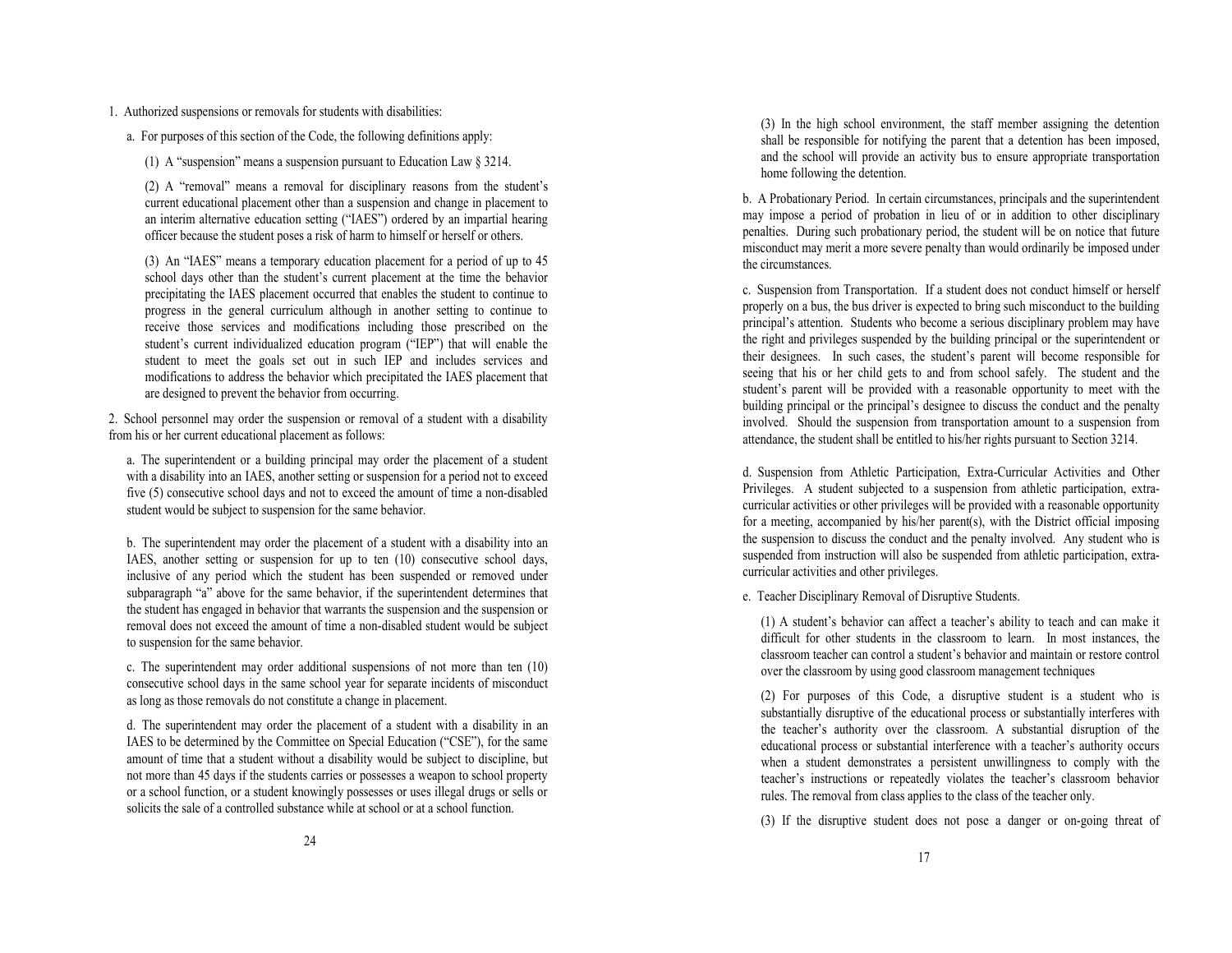disruption to the academic process, the teacher must provide the student with an explanation for why he or she is being removed and an opportunity to explain his or her version of the relevant events before the student is removed. Only after the informal discussion may a teacher remove a student from class. If the student poses a danger or on-going threat of disruption, the teacher may order the student to be removed immediately. The teacher must, however, explain to the student why he or she was removed from the classroom and give the student a chance to present his or her version of the relevant events within 24 hours or on the next scheduled school day.

(4) The teacher must complete a District-established disciplinary removal form and meet with the principal or his/her designee as soon as possible, but no later than the end of the school day to explain the circumstances of the removal and to present the removal form. If the principal or designee is not available by the end of the school day, the teacher must leave the form with the secretary and meet with the principal or designee prior to the beginning of classes on the next school day.

(5) Within 24 hours or on the next scheduled school day after the student's removal, the principal or another District administrator designated by the principal must notify the parent in writing that the student has been removed from class and why. The notice must also inform the parent that he/she has the right upon request to meet informally with the principal or the principal's designee to discuss the reasons for the removal.

(6) The written notice must be provided by personal delivery, express mail delivery or some other means that is reasonably calculated to assure receipt of the notice within 24 hours or on the next scheduled school day of the student's removal at the last known address of the parent. Where possible, notice should also be provided by telephone if the school has been provided with the telephone number for the purpose of contacting parents. The principal may require the teacher who ordered the removal to attend the informal conference. If, at the informal meeting, the student denies the charges, the principal or the principal's designee must explain why the student was removed and give the student and the student's parent a chance to present the student's version of the relevant events. The informal meeting must be held within 48 hours or within two (2) scheduled school days of the student's removal. The timing of the informal meeting may be extended by mutual agreement of the parent and principal.

(7) The principal or principal's designee may overturn the removal of the student from class if the principal finds any one of the following:

(a) the charges against the student are not supported by substantial evidence.

(b) the student's removal is otherwise in violation of law, including the District's Code.

 does not attend school in accordance with the provisions of part one of article sixty-five of the education law; or

 who is incorrigible, ungovernable or habitually disobedient and beyond the lawful control of a parent or other person legally responsible for such child's care, or other lawful authority; or

who violates the provisions of section 221.05 or 230.00 of the penal law; or

 $\bullet$  who appears to be a sexually exploited child as defined in paragraph (a), (c) or (d) of subdivision one of section four hundred forty-seven-a of the social services law, but only if the child consents to the filing of a petition under this article.

3. Juvenile Delinquents and Juvenile Offenders.

a. The superintendent is required to refer the following students to the County Attorney for juvenile delinquency proceedings before the Family Court:

(1) Any student under the age of 16 who is found to have brought a weapon to school, or

(2) Any student, 14 or 15 years old, who qualifies for juvenile offender status under the Criminal Procedure Law § 1.20(42).

b. The superintendent is required to refer students 16 and older, or any student 14 or 15 years old who qualifies for juvenile offender status to the appropriate law enforcement authorities.

#### **X. ALTERNATIVE INSTRUCTION**

A. When a student of any age is removed from class by a teacher or a student of compulsory education age is suspended from school pursuant to Education Law § 3214, the District will take immediate steps to provide alternative means of instruction for the student.

#### **XI. DISCIPLINE OF STUDENTS WITH DISABILITIES**

A. The Board recognizes that it may be necessary to suspend, remove or otherwise discipline students with disabilities to address disruptive or problem behavior. The Board also recognizes that students with disabilities enjoy certain procedural protections whenever school authorities intend to impose discipline upon them. The Board is committed to insuring the procedures followed for suspending, removing or otherwise disciplining students with disabilities are consistent with the procedural safeguards applied by applicable laws and regulations. This Code for students with disabilities subject to disciplinary action no greater or lesser right than those expressly afforded by applicable Federal and State law and regulations.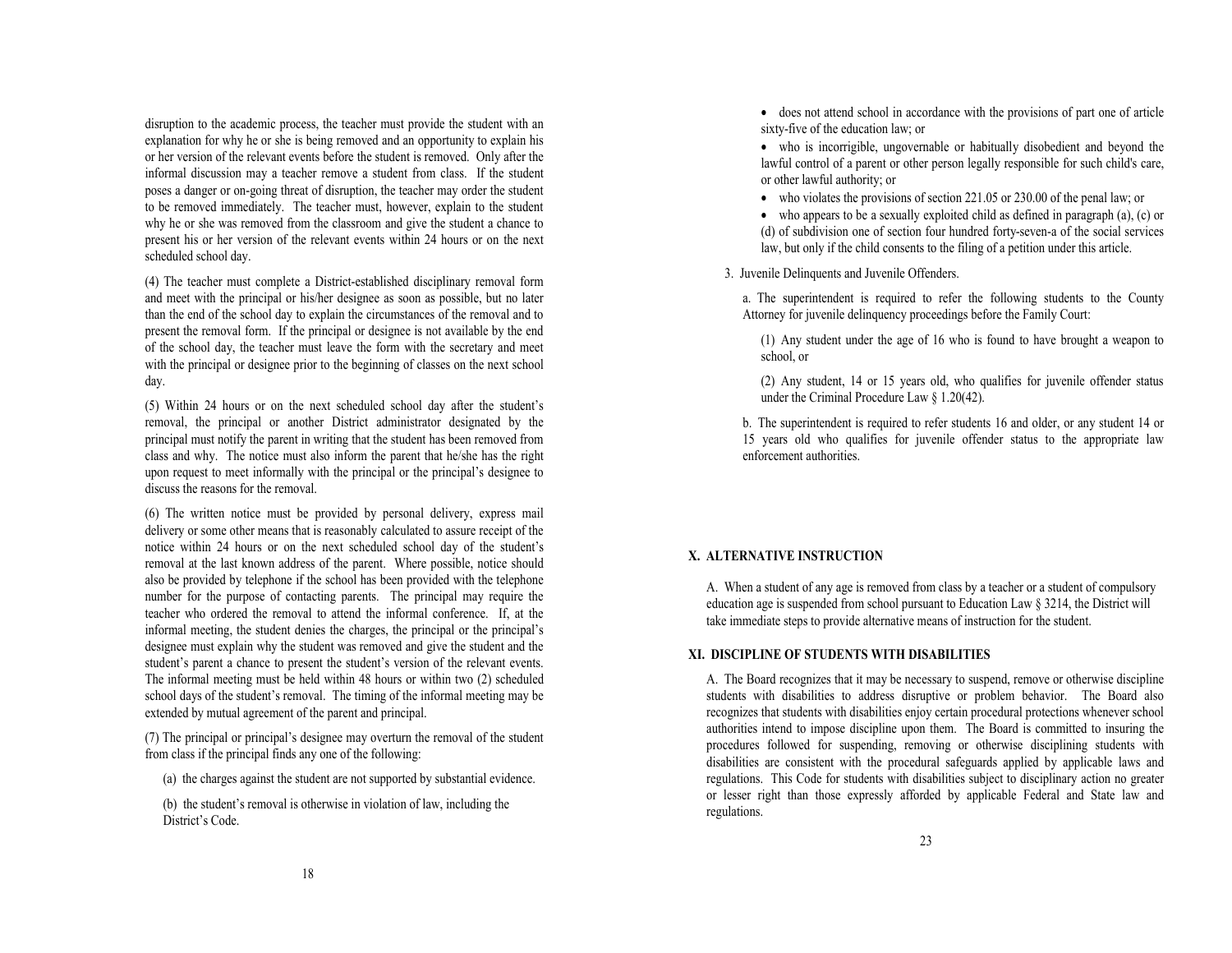(4) superintendent's belief that other forms of discipline may be more effective;

(5) input from parents, teachers and/or others;

- (6) other extenuating circumstances.
- b. A student with a disability may be suspended only in accordance with the requirements of State and Federal law.

2. Students who commit violent acts, other than bringing a weapon to school. Any student, other than a student with a disability, who is found to have committed a violent act, other than bringing a weapon onto school property, shall be subject to suspension from school for at least five (5) days. If the proposed penalty is the minimum five-day suspension, the student and the student's parent will be given the same notice and opportunity for an informal conference given to all students subject to a short-term suspension. If the proposed penalty exceeds the minimum five-day suspension, the student and the student's parent will be given the same notice and opportunity for a hearing given to all students subject to a long-term suspension. The superintendent has the authority to modify the minimum five-day suspension on a case-by-case basis. In deciding whether to modify the penalty, the superintendent may consider the same factors considered in modifying a one-year suspension for possession of a weapon.

3. Students who are repeatedly substantially disruptive of the educational process, or repeatedly substantially interferes with the teacher's authority over the classroom. Any student, other than a student with a disability, who is repeatedly and substantially disruptive of the educational process or substantially interferes with the teacher's authority over the classroom will be suspended from school for at least five (5) days. For purposes of this Code, "repeatedly and substantially disruptive" means engaging in conduct that results in the student being removed from the classroom by teachers, pursuant to Education Law  $\S$  3214(3-a) and this Code, on four (4) or more occasions during a semester, or three (3) or more occasions during a trimester. If the proposed penalty is the minimum five-day suspension, the student and the student's parent will be given the same notice and opportunity for an informal conference given to all students subject to shortterm suspension. If the proposed penalty exceeds the minimum five-day suspension, the student and the student's parent will be given the same notice and opportunity for a hearing given to all students subject to a long-term suspension. The superintendent has the authority to modify the minimum five-day suspension on a case-by-case basis. In deciding whether to modify the penalty, the superintendent may consider the same factors considered in modifying a one-year suspension for possessing a weapon.

#### C. Referrals

1. Counseling. The guidance office shall handle all referrals of students to counseling.

2. PINS Proceedings. The District may file a PINS (Person In Need of Supervision) petition in Family Court in accordance with Article 7 of the Family Court Act on a person less than eighteen years of age who:

(c) the conduct warrants suspension from school pursuant to Education Law § 3214, and a suspension will be imposed.

(d) the principal or his/her designee may overturn a removal at any point between receiving the referral form issued by the teacher and the close of business following the 48-hour period for the informal conference, if a conference is requested. No student removed from the classroom by the classroom teacher will be permitted to return to the classroom until the principal makes a final determination or the period of removal expires, whichever is less. Any disruptive student removed from the classroom by the classroom teacher shall be offered continued educational programming until he/she is permitted to return to the classroom. Each teacher must keep a complete log (on District-provided forms) for all cases of removal of students from his/her class. The principal must keep a log of all removals of students from class. Removal of a student with a disability, under certain circumstances, may constitute a change in the student's placement. Accordingly, no teacher may remove a student with a disability from his/her class until he/she has verified with the principal or the chairperson of the Committee on Special Education that the removal will not violate the student's rights under State or Federal law or regulation.

f. In-School Suspension. The student's parent will be notified and the student and parent will be provided with a reasonable opportunity for a meeting with the building principal or his/her designee to discuss the conduct and the penalty involved.

g. Suspension from School. Suspension from school is a severe penalty which may be imposed upon students who are insubordinate, disorderly, violent or disruptive, or whose conduct otherwise endangers the safety, morals, health or welfare of others. The Board retains its authority to suspend students, but places primary responsibility for the suspension of students with the superintendent and the building principals. Any staff member may recommend to the superintendent or building principal that a student be suspended. All staff members must immediately report and refer a violent student to the building principal or the superintendent for a violation of the Code. All recommendations and referrals shall be made in writing unless the conditions underlying the recommendation or referral warrant immediate action. In such cases, a written report is to be prepared as soon as possible by the staff member recommending the suspension. The superintendent or principal, upon receiving a recommendation or referral for suspension, or when processing a case for suspension, shall gather the facts relative to the matter and record them for subsequent presentation if necessary:

(1) Short-Term (5 days or less) Suspension from School.

(a) When the superintendent or principal (referred to as the "suspending authority") proposes to suspend a student charged with misconduct for five (5) days or less, pursuant to Education Law  $\S$  3214(3), the suspending authority